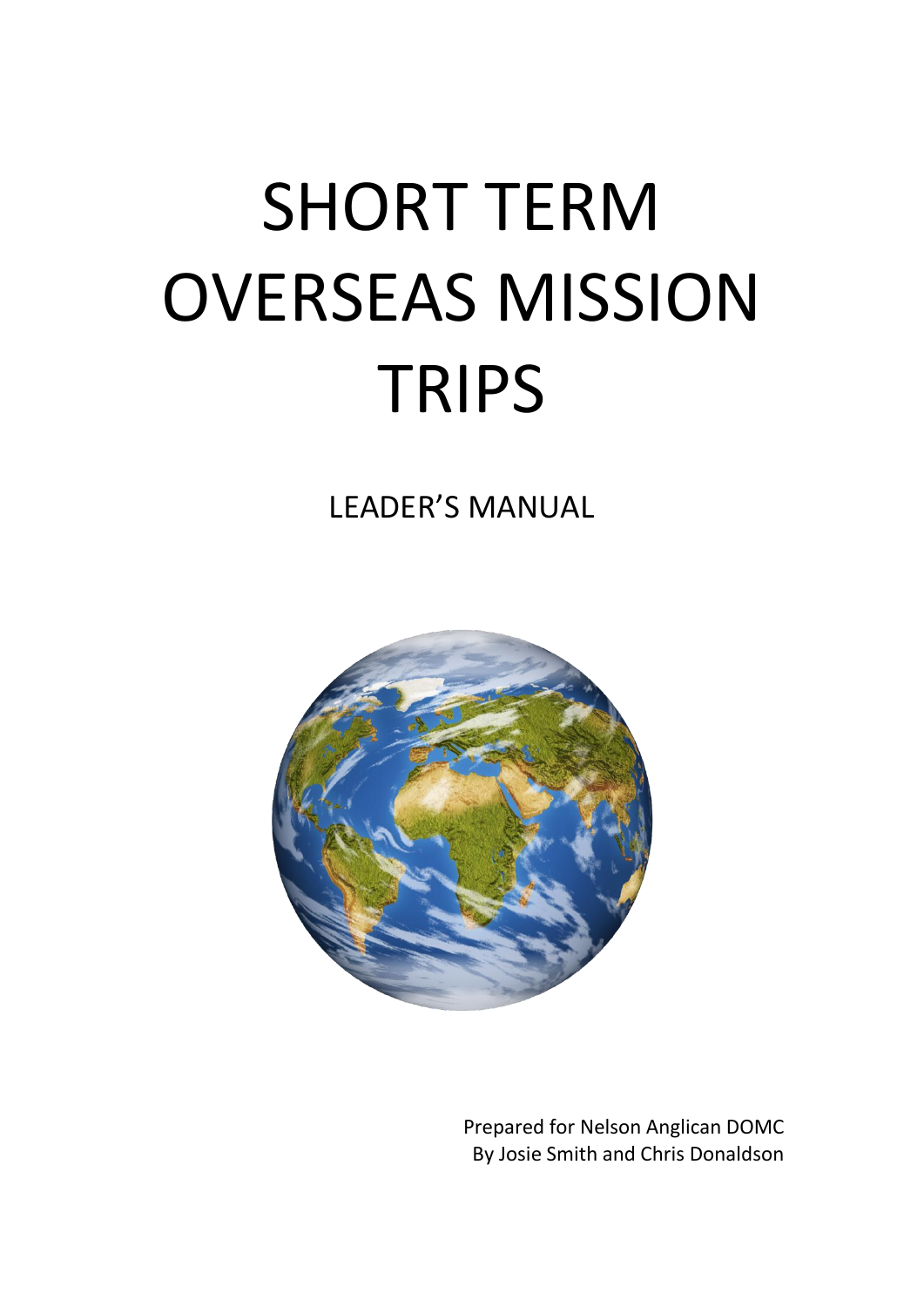LEADER'S MANUAL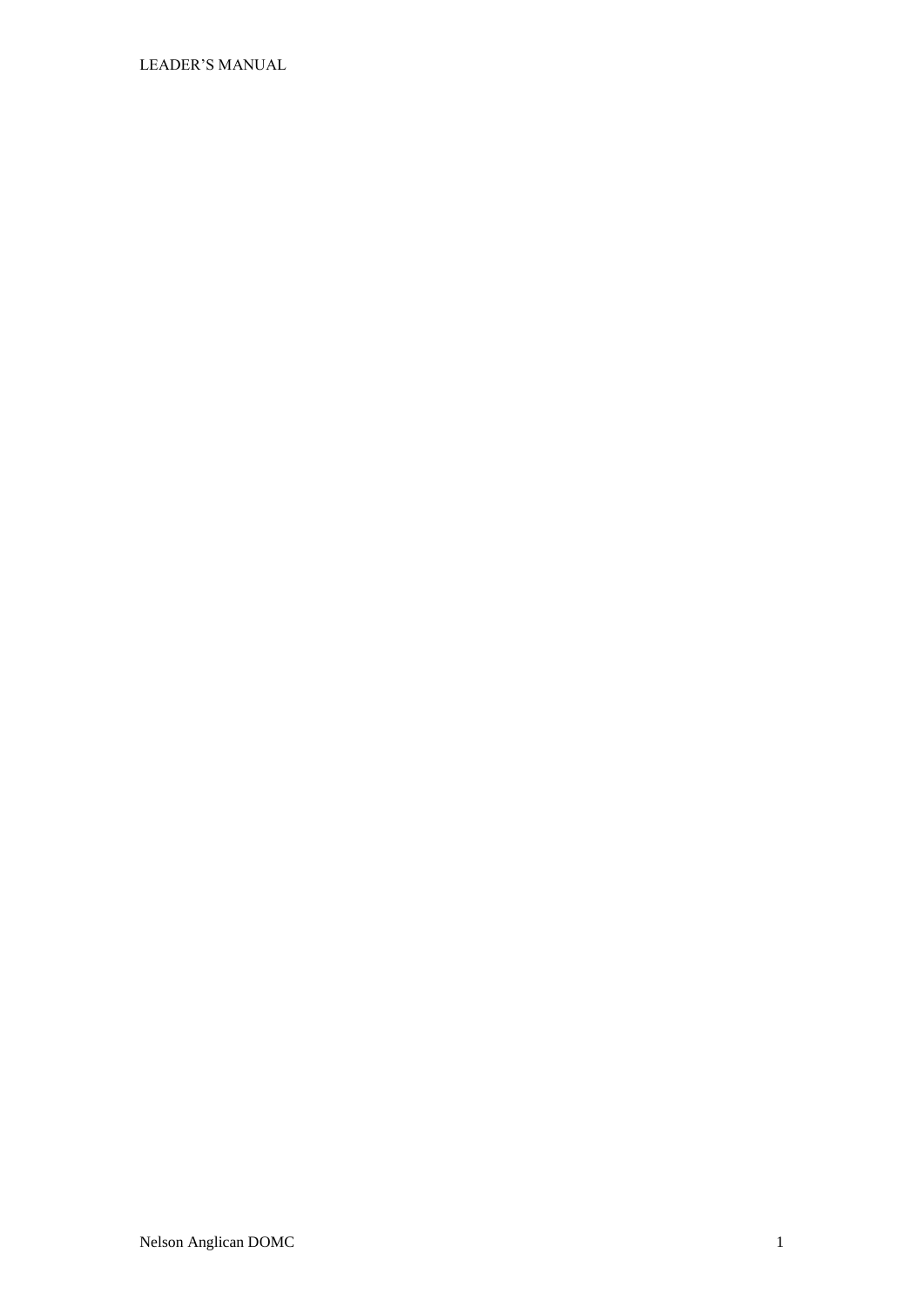## Table of Contents

| Introduction                     | 3                              |
|----------------------------------|--------------------------------|
| Team Leader's Job Description    | 3                              |
| Responsibilities                 | $\overline{3}$                 |
| Contacts                         | $\overline{4}$                 |
| Vision                           | $\overline{4}$                 |
| Daily Schedule                   | $\overline{4}$                 |
| <b>Team Meetings</b>             | $\overline{4}$                 |
| <b>Mission Trip Programmes</b>   |                                |
| Worship and Intercession         |                                |
| Worship                          |                                |
| Intercession                     | $\frac{4}{5}$<br>$\frac{5}{5}$ |
| Team Bonding/Fun times           | 5                              |
| <b>Team Roles</b>                | 6                              |
| <b>Dress Standards</b>           | 6                              |
| Hospitality                      | 6                              |
| What to Bring                    | 6                              |
| <b>Team Photos</b>               | $\overline{7}$                 |
| Mail                             | $\boldsymbol{7}$               |
| Communications during the trip   | $\boldsymbol{7}$               |
| Debriefing                       | 7                              |
| Finances                         | 8                              |
| Passports                        | 8                              |
| <b>Visas</b>                     | 9                              |
| Immunisations                    | 9                              |
| Health                           | 9                              |
| Hospitality                      | 10                             |
| Leadership Skills                | 10                             |
| <b>Conflict Resolution</b>       | 11                             |
| In case of Emergency             | 11                             |
| In case of Lost & Stolen Items   | 11                             |
| In the event of a Death          | 11                             |
| Preparing your Team for Outreach | 12                             |
| Prayer Research Questionnaire    | 14                             |
| What to Bring List               | 15                             |
| <b>Leaders Final Report</b>      | 15                             |
| Pre-Trip Check List              | 16                             |
| Post-Trip Check List             | 17                             |
| <b>Intercession Notes</b>        | 18                             |
| <b>Contacts Sheet</b>            | 19                             |
| <b>Finance Sheet</b>             | 20                             |
| <b>Team Member Details</b>       | 21                             |
| <b>Activity Schedule</b>         | 22                             |
| <b>Mission Trip Planner</b>      | 23                             |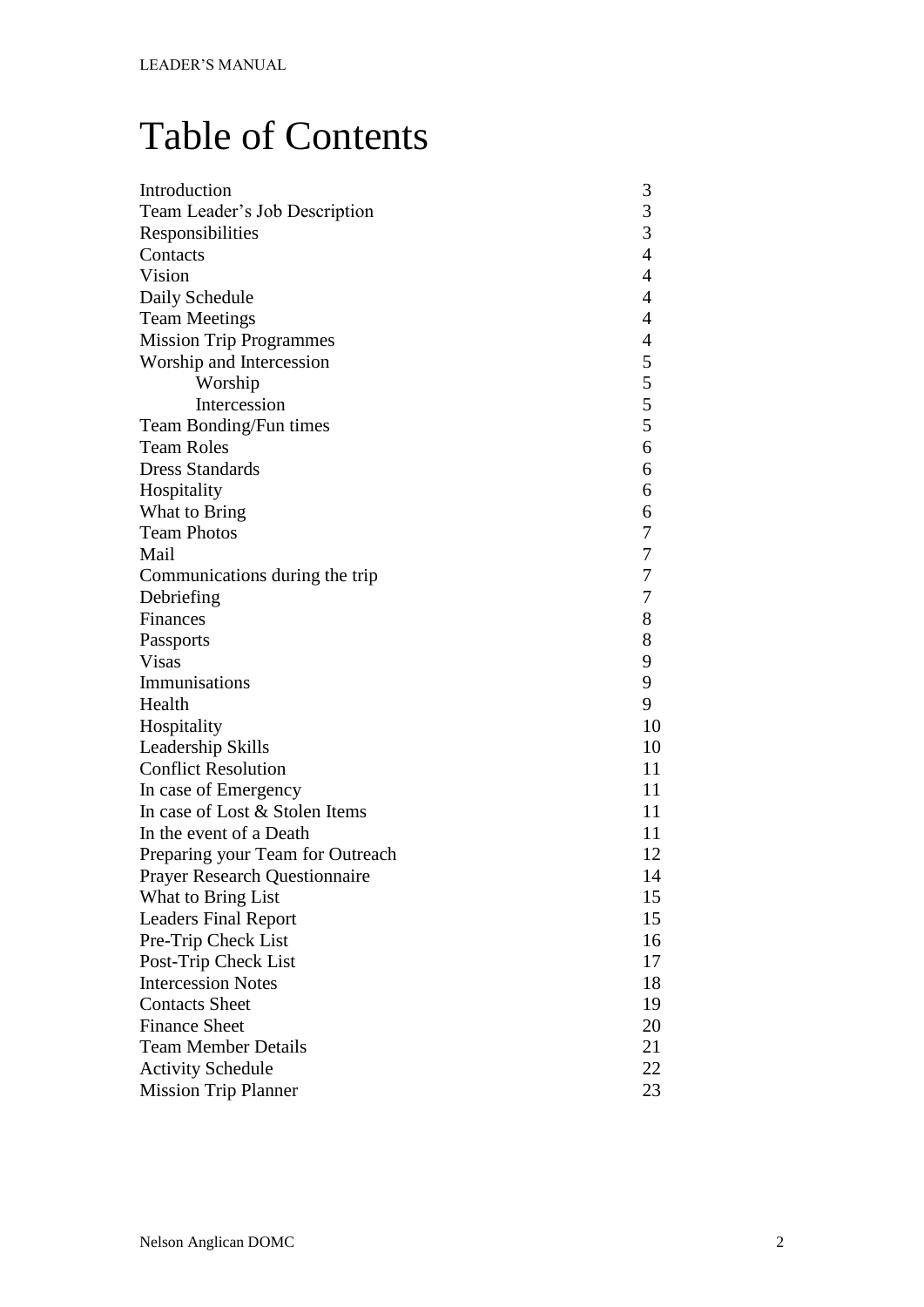## **Introduction**

Congratulations! You are about to embark on a new journey with heaps of adventures awaiting! In order to take up the challenge you have to be equipped and ready for all that God has for you and your team. This manual contains most of the practical things that you will need to know in order to run a cross cultural, overseas mission trip. Of course there will always be those things that you can never plan for but you prepare as best you can. Remember that if you fail to plan, you plan to fail.

## **Team Leader's Job Description**

As a team leader you carry a lot of responsibility for each member of your team and, to a large degree, the success or failure of the trip. You also are a person under authority and, for your own and the teams safety, you must be accountable to your leaders, be they the Vestry, the DOMC or whatever group you are immediately accountable to. For the sake of this manual we will refer to this as your Home Base Leadership.

#### *Responsibilities*

- Establishing and maintaining the vision for your mission, from start to finish.
- Maintaining pastoral care of the team: team meetings, debriefing, worship, evaluation times and one-on-one times with your team members.
- Preparing an itinerary.
- Communication with hosts/contacts you are working with: find out expectations they have of you as a team (this saves a lot of misunderstanding).
- Organising accommodation and ministry/work opportunities and any other requirements with your overseas host contacts.
- Finances and records: budget before you go (finding out accommodation costs, estimated food costs, extra costs, etc.).
- Delegating responsibilities to your team members.
- Communicating expectations before and while on the mission with your team
- Making sure the team knows the dramas, songs, dances, sharing their testimonies, and sermon preparations or any other ministry/work you will do.
- Organizing times of worship and intercession before leaving and while you are on the missions trip.
- Preparing the team to be culturally sensitive.
- Organising the preparation of hospitality "thank you" cards for hosts and contacts.
- Communicating what to bring to the team and health guidelines that they may need to know.
- Communication with those you are accountable to while on outreach: Home Base Leadership.
- All necessary forms should be completed before, during, and after your trip.
- Checking and photocopying team members passports.
- Organising visas needed and costs associated with the visas.
- Making sure all team members have proper inoculations.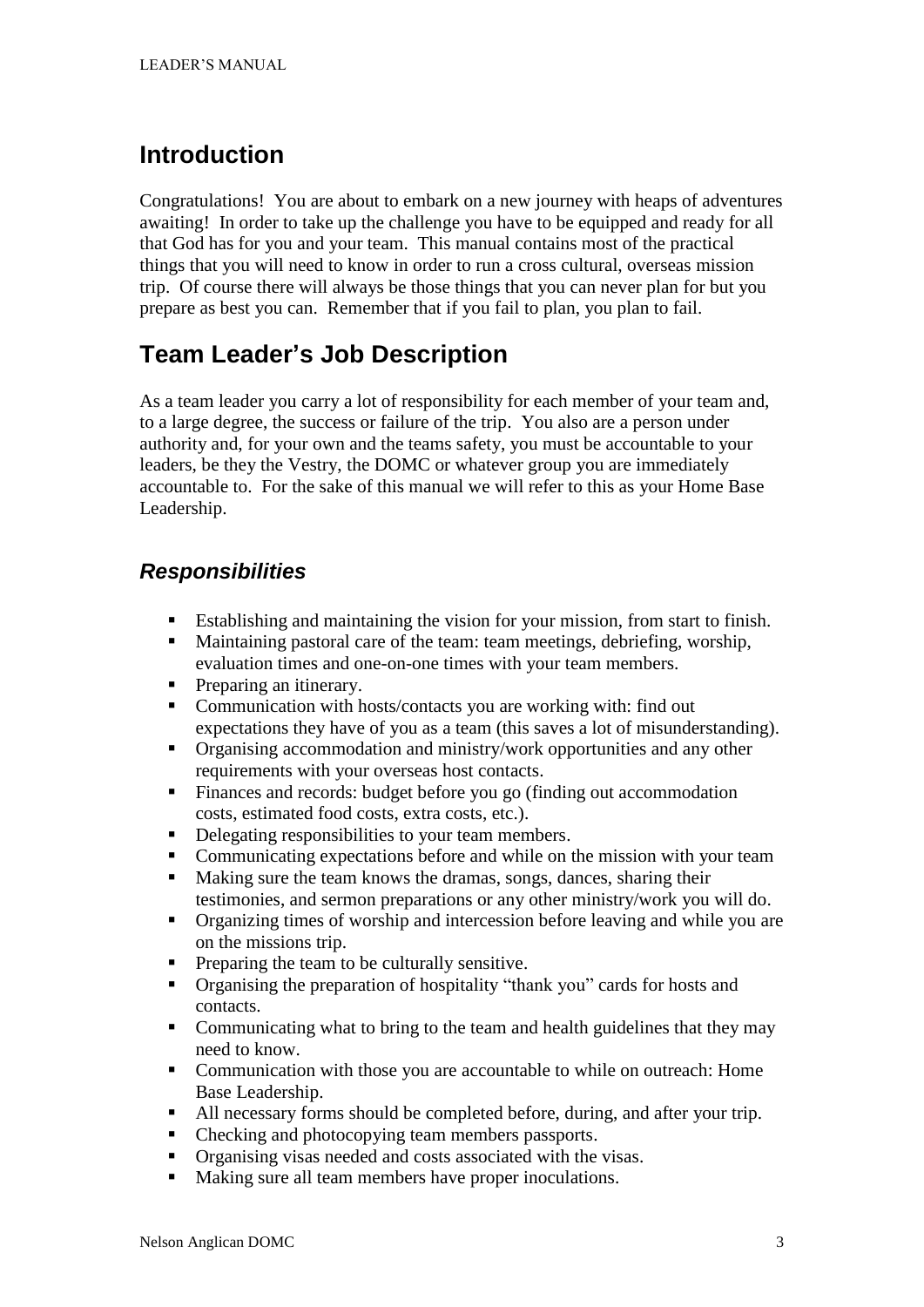- Ensuring copies of the itinerary and team details (including health insurance details) are left with your Home Base Leadership.
- Rechecking all costs with the contacts before leaving.

## **Contacts**

Use the Contacts sheet on page 19 (photocopy) to record all contact information from the people you are in communication with and people you meet while on your missions trip. This is helpful for future teams going to the country/area that your team visits.

## **Vision**

"Where there is no vision, the people perish" Proverbs 29:18. Establishing clear vision with your team is a vital key to the success of your team. If you and your team both have a understanding of what God wants to do, then you will be more effective and be able to look back and see how God moved and fulfilled the original vision. If your team does not have a clear vision and understanding they will not do much of anything. Pray as a leadership team and with your team to see what God wants to do and His vision for this mission trip. Be sure to know your team, especially their skills and giftings.

## **Daily Schedule**

Make sure that the team has enough time off to rest as well as plan for creative recreational opportunities. There should be at least 1 full day off a week where there is no scheduled ministry times.

## **Team Meetings**

Daily team meeting are a necessity in every team in order to maintain good communication and unity. These times can be used for communicating the schedule for the day, praying for the day, sharing times, etc. A good idea is to get a different member of the team to give a devotional (what God wants to share with the team) every morning that the team meets.

## **Outreach Programmes**

It is a really good idea that your team is well prepared and able to share the gospel, no matter what ministry or work you will be doing. This could include conveying the Good News through dramas, songs, puppets, testimonies, preaching, sharing the gospel in a relevant way, etc. Be creative. Sometimes you might simply need to sit as a team and pray about what God would have you do and not have anything officially planned. Use the talents and giftings of your team members. Be sure to advise team members prior to programmes to give them time to prepare. A warning may not always be feasible and make sure that you communicate that with your team. When going to a country that is non English speaking, be prepared to teach English; you may well be asked to!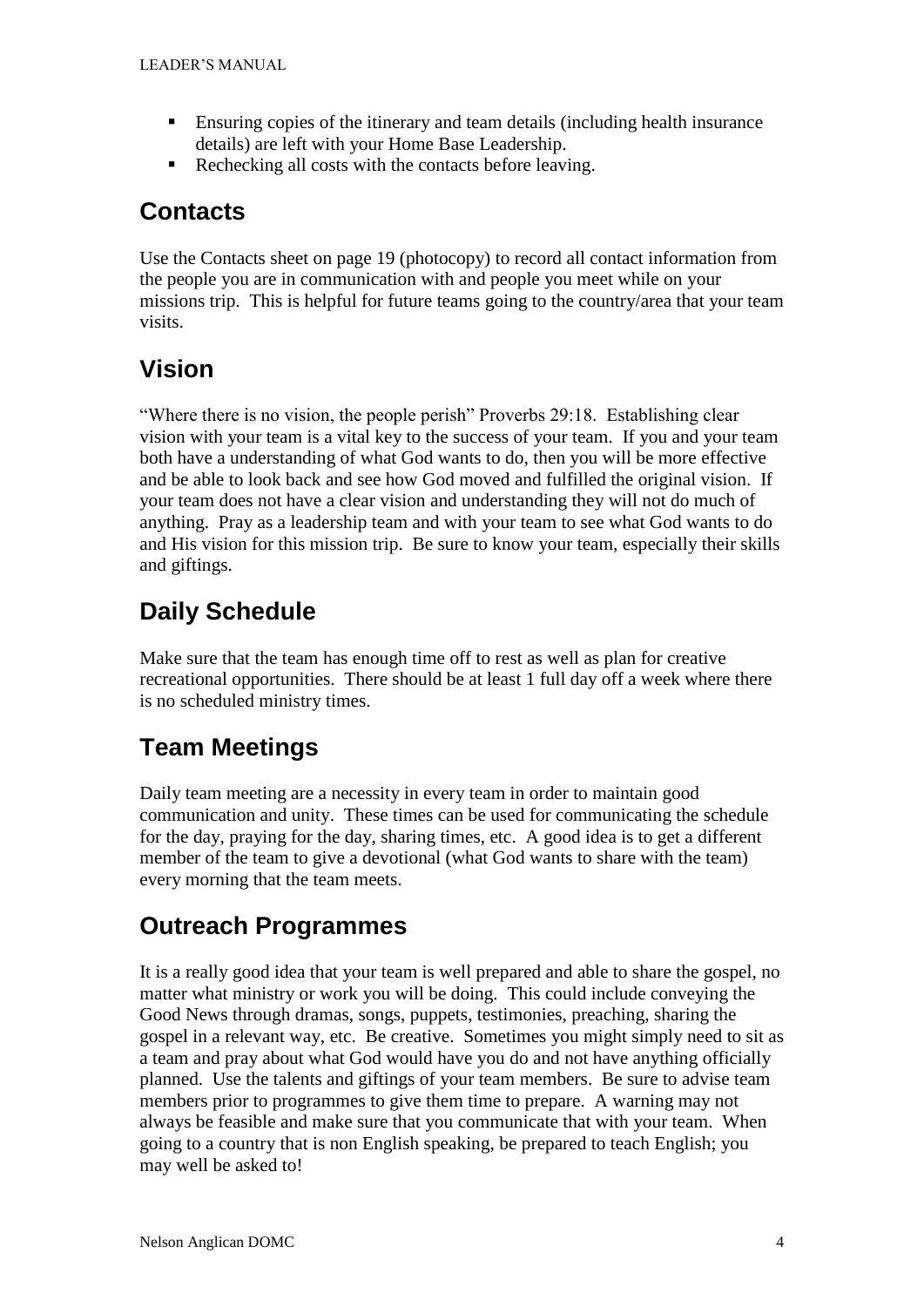## **Worship and Intercession**

You should put together songbooks for the team to use during worship times and you will need to organize someone on your team to lead worship times. Use the gifts and talents that are on your team and encourage them in their abilities. Worship is key as a team before and during your trip as it enables the team to focus on God and build unity as a team.

Always encourage team members to come to worship ready to share something. Corporate worship should be an overflow of what is happening during your personal devotional time with God. You are leading the team so make sure that you are setting a good example and your heart is right during these times.

#### *Intercession and Fasting*

Prayer and fasting prepares the way of the Lord, takes "ground" in the spiritual realm, and builds unity in the team. It is a necessity and a good basis for evangelism. Keep an intercession journal (you can photocopy and use the Intercession Notes P18).

Before leaving on your mission trip it is good to meet regularly as a team to intercede and fast for the place you will be going as well as pray for the team and individuals in it.

When away, have consistent intercession times. Pray according to the need that is going on, not necessarily the schedule. Prayer should be a main priority.

Be willing to be the answer to your own prayers!

## **Team Bonding/Fun Time**

All teams need to have bonding time to be able to build and keep the unity within the team. This includes: having a time to pray for one another and any needs that team members may have and having fun together (having breakfast together, ice cream, encouragement times, coffee, etc.). It is a great idea to start this before outreach in a non-formal setting and continue it into outreach and after outreach to debrief as a team.

Before leaving on your mission trip, each team member should express agreement with the guidelines and the leadership provided. This promotes team unity and keeps all members accountable to one another. This should take place at the formative stages of the team and may require the elimination of those who are clearly contentious. Once the team is formed, it is vitally important to maintain unity: walking in humility, openness, loving and serving one another, stepping out of comfort zones, submitting to one another and leadership, being teachable, acting in a godly manner (Eph 5:1), etc.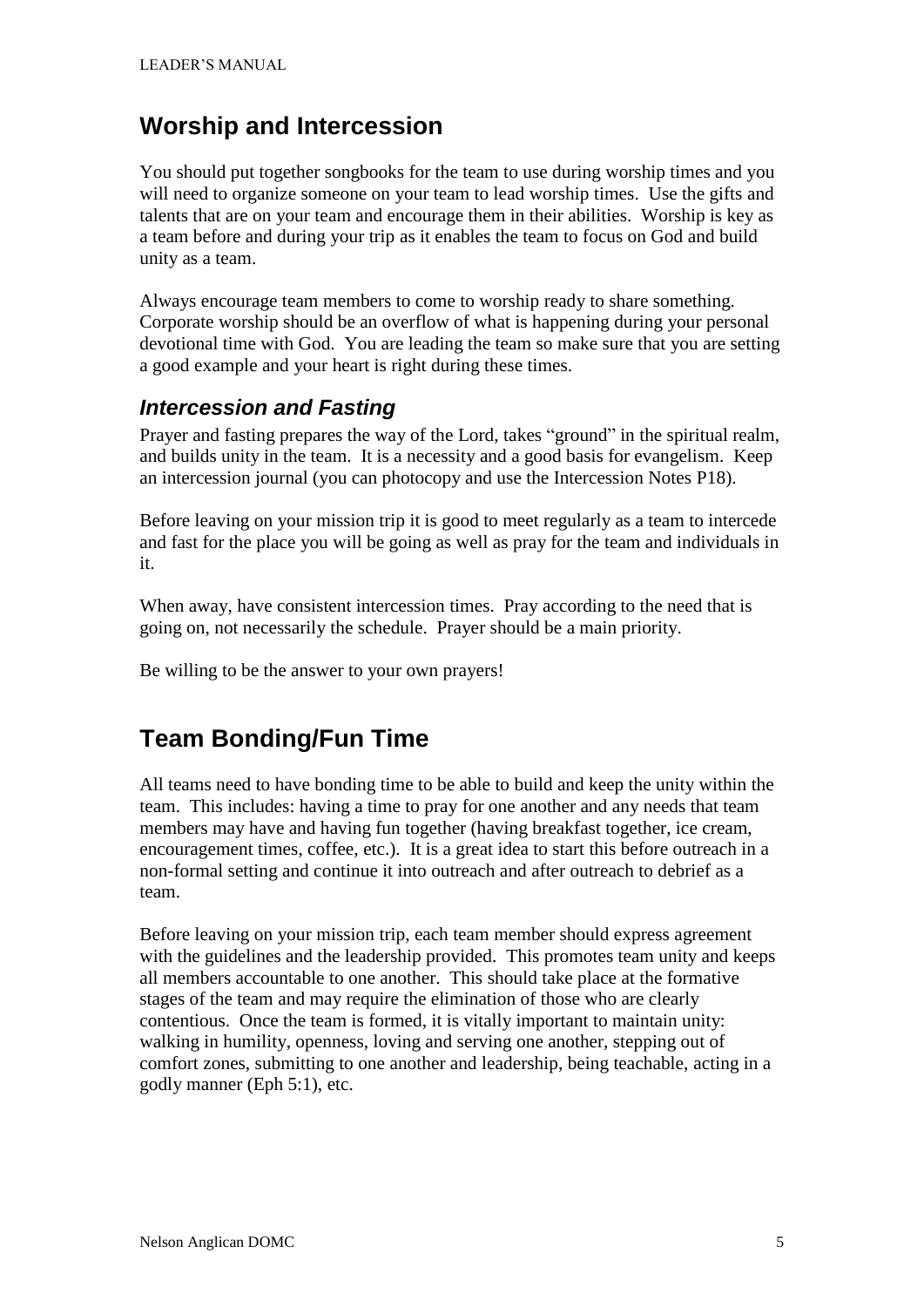## **Team Roles**

In the team, you need to establish roles for all members. As a leader you are to oversee all duties and make sure things are happening and are being done. You are the spiritual covering for the team and need to show leadership and guidance as well as to delegate and get the team members involved. Some of the roles consist of (depending on the nature of your trip):

- Worship: leading and playing an instrument.
- Intercession: leading and recording intercession notes for team.
- Hospitality: making cards, gifts etc.
- Food: cooking, shopping etc.
- Finances: carrying and withdrawing money, collecting receipts for the team and recording all transactions.
- Programme Logistics: setting up programmes for churches, schools etc. of who will speak, what dramas to do etc.
- **Programme technician: props, CDs, DVDs sound equipment, work tools etc.** are taken to outreach/work locations and looked after.
- Vehicles (if required): driving, cleaning, maintenance, etc.
- Responsibility for tools and equipment if building etc.<br>First Aid: carrying the kit making sure it's stocked etc.
- First Aid: carrying the kit, making sure it's stocked etc.
- Team Journal: write down daily events of the team.

## **Dress Standards**

Dress should be culturally sensitive and practical. Use your discretion as a leader and do not be afraid to ask someone to change.

## **Hospitality**

Thank you cards for the hosts/contacts that you are working with are a really good way to bless and thank those who have served and blessed you. A small gift is also nice but is dependent upon team funds. Also, check before leaving if there are any birthdays on your team and celebrate them while away.

## **What to Bring**

Communicate to the team that they should only bring the amount of luggage that they can carry easily themselves. Any valuables should be left at home as theft could be a possible problem while overseas. Bring medical insurance cards and information. See the "What to Bring List" (p15) for details. Tailor it to your particular mission trip.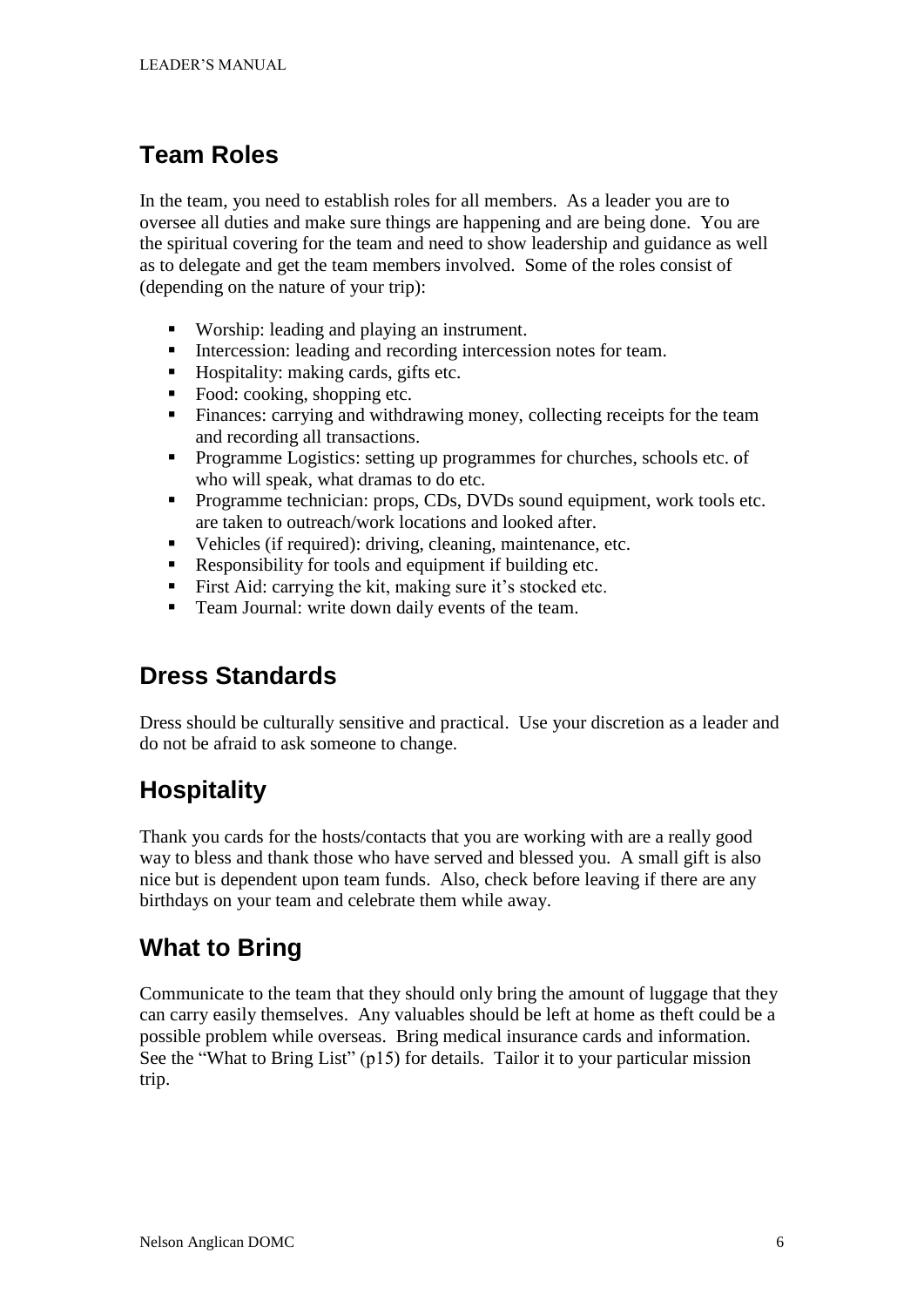## **Team Photos**

Find one team member who has a camera to take pictures and use them as team photos and for church report back. This is better than every team member clicking away at everything and everyone. It is also a good idea to take a team photo before leaving to give to contacts and hosts as a hospitality gift.

## **Mail**

Ask your team to make contact with friends and family at home to let them know that while they will be away they may not have access to e-mail or telephones.

## **Communication While on the Mission Trip**

It is advisable, for you as the leader, to be in touch with those you are accountable to each week. This is usually by e-mail or text. Encourage your team members to keep in contact with family and friends, if possible, to let them know what is happening. If anyone on the team enjoys writing and has a story, encourage them to write it down and send it back to your churches as testimony and prayer fuel.

## **Debriefing**

Debriefing should be done at least once a week as a team and **one final big one at the end of the mission**. This is important to process what has been going on individually, as a team, and to evaluate where you need to go. This can be done informally or formally: ice cream, dinner, breakfast, coffee, be creative and try to make it a comfortable atmosphere. This time does not replace the one-on-one time that is needed with each team member. As a leader you should know how everyone on your team is personally doing. One-on-one's should be done at least every two or three days. Some examples of questions you may ask your team during debriefing times are:

- 1. What are the top 3 things that have been at the forefront of your mind this week?
- 2. What weather forecast would you use to describe how you have been feeling this past week and explain?
- 3. Describe how you have been doing in the past week by a type of music or song and explain.
- 4. Describe how your week has been going.
- 5. How would you describe how this week has been going for you in terms of a TV show and explain?
- 6. Highlight and growth moment of the week (ministry and personal).
- 7. What would you have done differently (personally and team)?
- 8. What do you need to work on? What does the team need to work on?
- 9. What do you feel you are doing well in? As a team?
- 10. What would you like to see the team doing?
- 11. Any feedback as a leader (doing good on and need to improve upon)?
- 12. What are the main things that you have learnt?
- 13. How can you apply what you have learnt to your life now?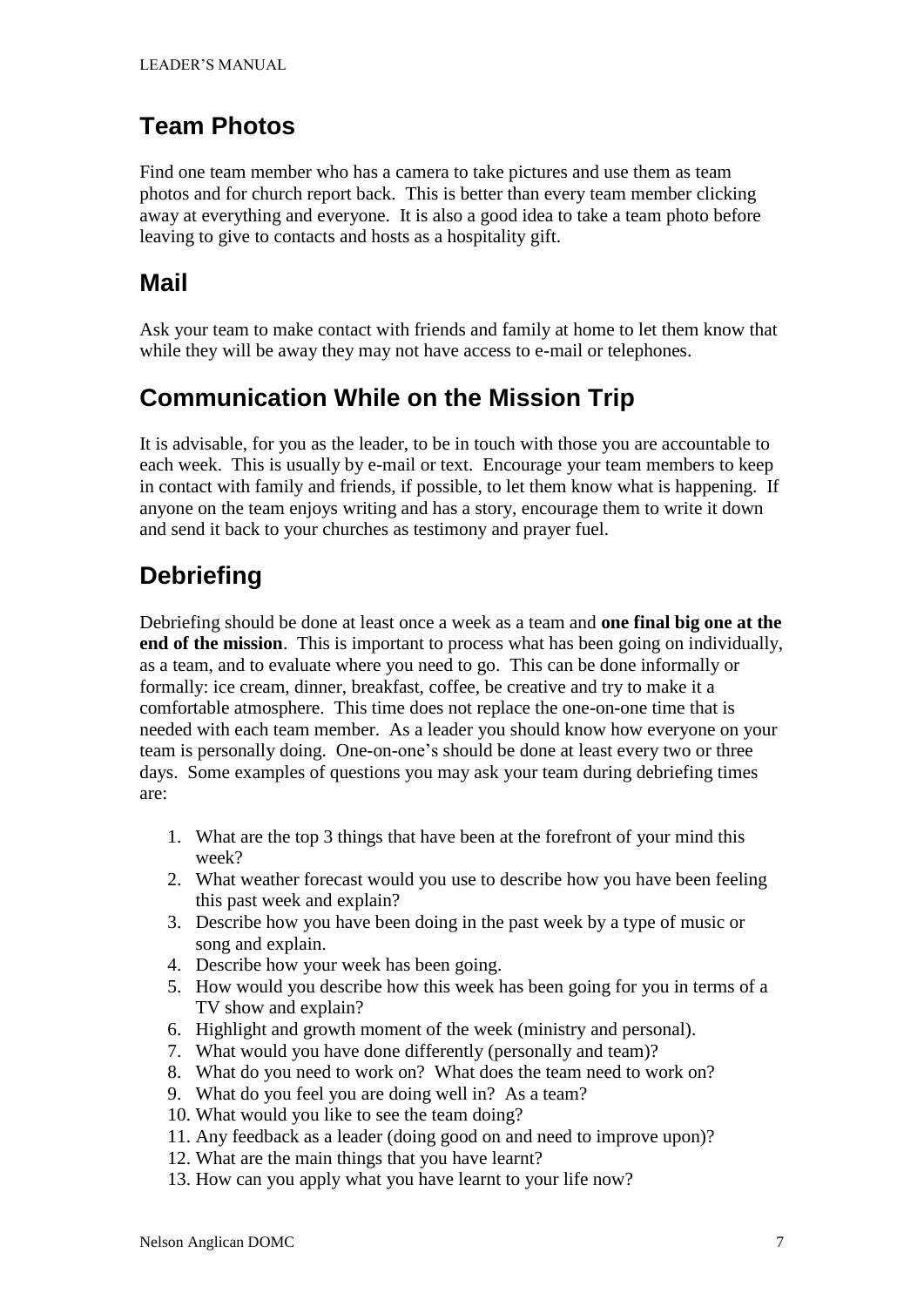- 14. If you could have changed anything about the last week what would it have been?
- 15. What gifts do you feel God is developing in your life?
- 16. What aspects of character do you want to develop in your life?

#### **Finances**

The Team Leaders is to oversee the financial matters of the team. If another team member is extremely gifted in this area and is responsible, they can do the day to day financial book keeping but you are responsible for how the money is spent and to check on what they are doing with it. Receipts must be collected for money spent. If there is no way of getting a receipt, record the amount on a piece of paper and put it in with the receipts and record it on the finance balance sheet. Below are a few things that you will need to have and check before leaving on your mission trip:

- Keep informed on how team members are doing with finances for the mission trip and maybe organising fundraising activities or support letter workshops.
- That you have a money belt or something similar that you can keep the team funds in at all times.
- Calculator
- Envelopes to keep receipts in
- Accounting sheets
- Find out costs from contacts and any budgeting that has to be done
	- o Transport costs
	- o Taxes: airport departure taxes, visas, entry fees into certain countries
	- o Food
	- o Accommodation
	- o Extra curricular activities (sightseeing, etc on days off)

If money is donated during the trip, clarify with donor the intent of the donation. Record this on the outreach finance sheet.

Generally the best currency to carry is American dollars which can be easily exchanged in most countries. As well as cash, you can use a credit or debit card in most places for local currency. It might be a good idea to open a specific team account before you leave and have at least two debit cards.

When completing the finance sheet, fill out separate sheets for each currency that you use to save confusion.

Any unused funds would generally be returned to all the team members or if all agree, left behind to bless those who have hosted you.

#### *Passports*

Make sure all team members have passports. All passports must be valid for at least 6 months beyond the period you are planning to travel as certain countries may not issue visas if they are not.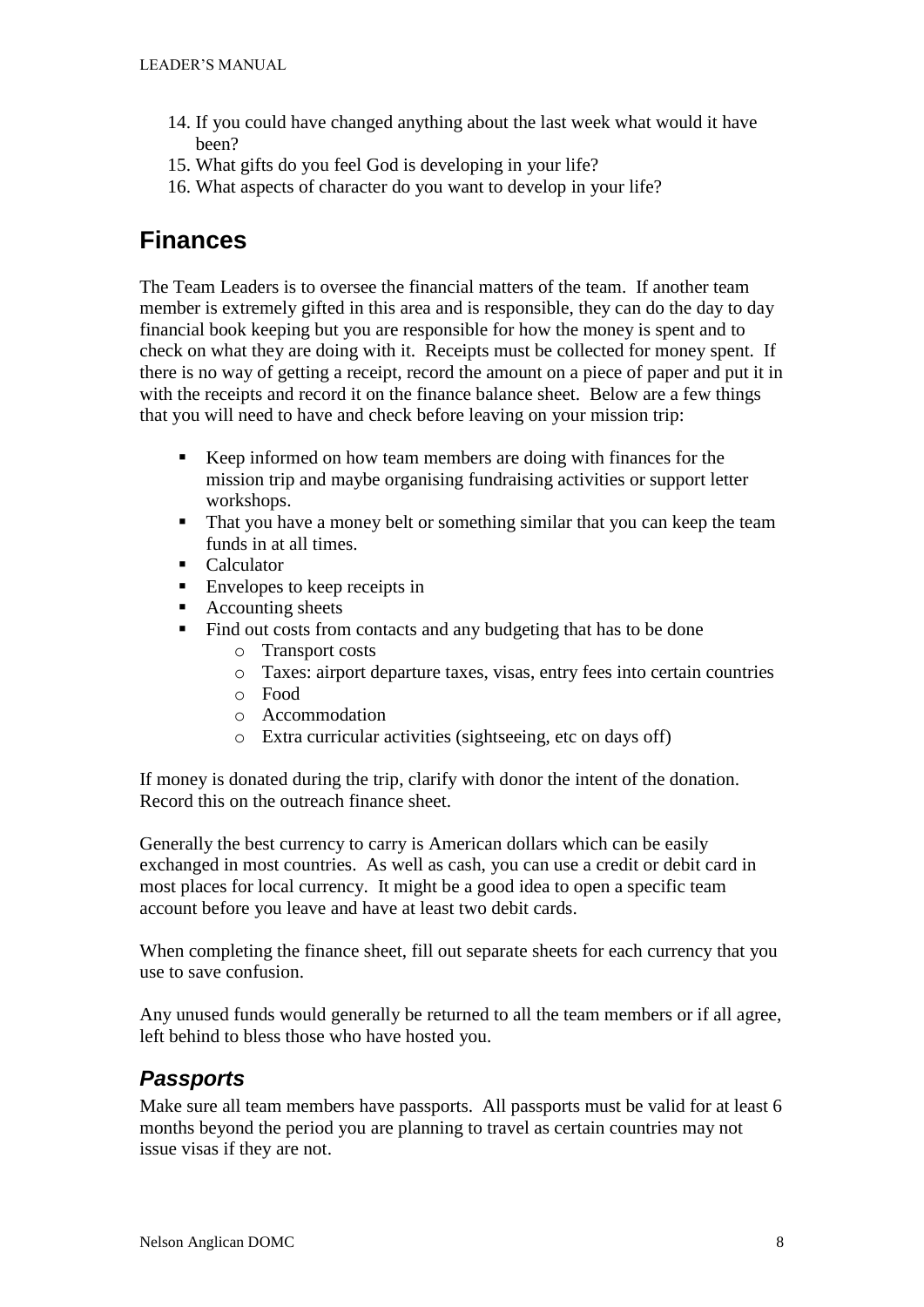#### *Visas*

Find out what visas are necessary for the country(ies) you are going to. Some countries require an entry fee (e.g. Chile, South America) for certain nationalities.

#### *Immunizations*

Some countries are in a high risk area for certain diseases. Check if the area you will be going to is a place where vaccinations are needed.

#### *Culture*

It is important that you find out about the culture that you are going to before leaving and when arriving at your mission location from your contacts. You will need to communicate any expectations to your team as soon as you are able to. Some cultural things that you will need to watch out for is dress and food etiquette. In most countries if you do not eat all that is given to you it can be a sign of disrespect. On the other hand, in some cultures if you eat everything on your plate the host feels obliged to load your plate again. An empty plate means you are still hungry!

#### *Health*

It is very important that you advise your team of possible health problems that they may encounter by travelling overseas and to the country you will be going to. Any immunizations that may be needed for the areas you will be going will need to be looked into and organised for everyone by the Team leaders . Some things that may be apparent in the area you are travelling and to make your team aware of are:

- Drink bottled water or purified water in areas without clean water. If in doubt, get bottled water or boil water for 30 minutes. Many diseases are carried through water.
- To clean hands when water is not available, use wet wipes or hand sanitizer.
- Prepare yourself for diarrhoea. Bring anti-diarrhoea pills if possible. A possible treatment other than pills is:
	- o 8 teaspoons of sugar and 1 teaspoon of salt in 1 litre of water (you can add orange juice to make it taste better)
- If you are travelling to an area where malaria is prevalent, anti-malarial tablets are recommended. Prevention includes: bringing a mosquito net, long sleeve shirts and pants, good mosquito repellent (with 30% DEET or close to), and mosquito coils. Different brands of prevention tablets include:
	- o Doxcycline (1 tablet a day)
	- o Chloroquine (2 tablets a week)
	- o Larium (1 tablet a week). Some people react violently to this though.
- Infection can come quickly with bug bites, cuts, scraps, and bruises in unsanitary environments. Take extra care of them if they arise.
- **Be sure your team members who take regular medication at home take sufficient supplies for the trip**. Also take sufficient feminine products as in most countries they are different and sometimes can not be acquired.
- If someone in your team is sick make sure they are drinking water, eating something, and are not left alone. Remember to pray as a team for those who are sick.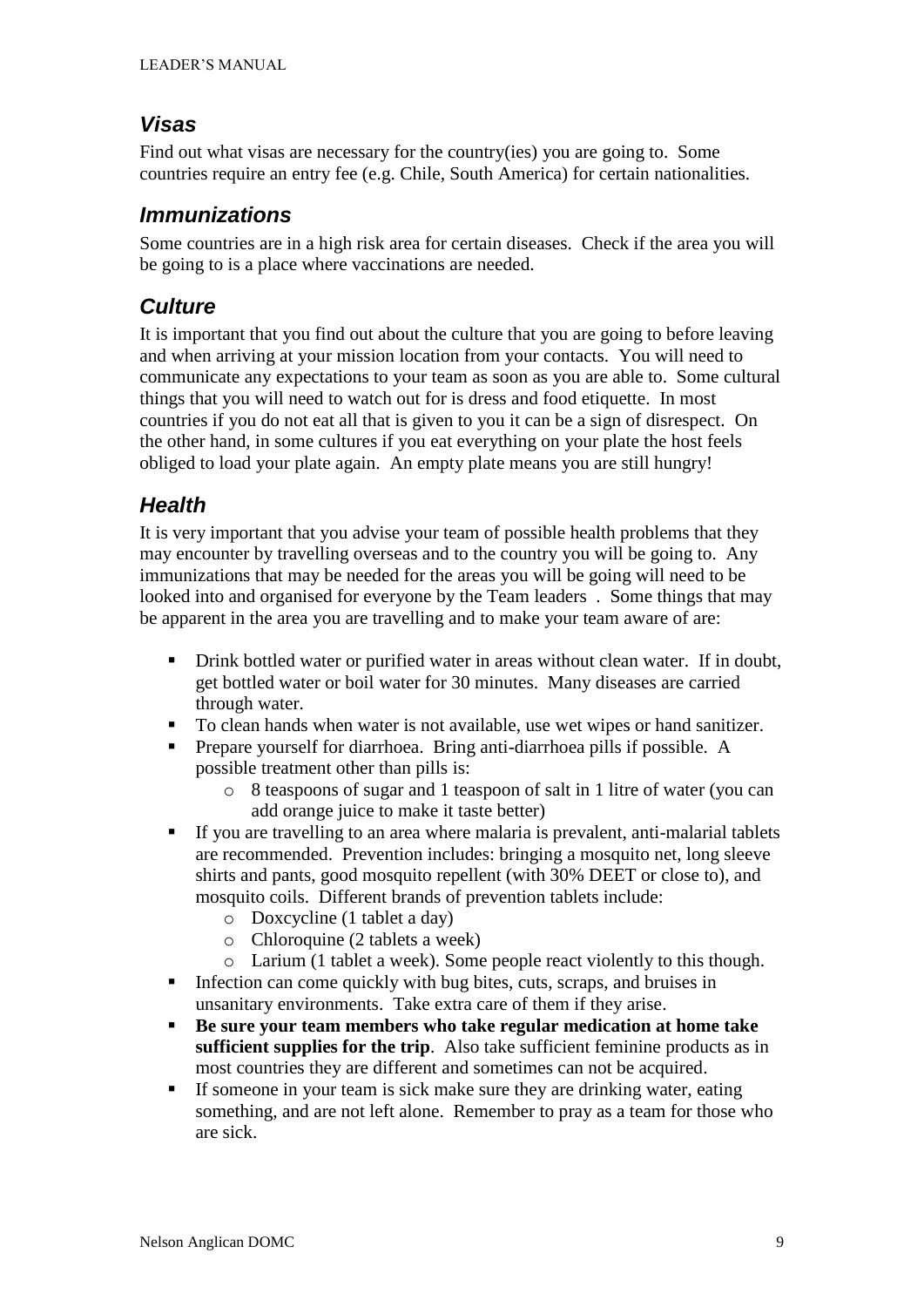## **Hospitality**

- Find out expectations from the person who is in charge at the place where you are staying it. This may include:
	- o Find out where you have permission to go within the housing. Is anything off limits to your team? Is it okay to use the telephone, or the Internet? Do not assume that it is okay. Ask!
	- o Find out if it is okay to have visitors over.
- Find out what is culturally acceptable for guy/girl interaction.
- Put things back where you found them.
- Be good stewards. Always keep things tidy, neat, and clean. Ask owners if there is anything that you can do to help out with cleaning.
- Offer your teams service to help cook or to do anything to help out.
- Find out if there is any time that your team is not allowed to be in the building or when a programme may be running to have gear cleaned up.
- Always leave a thank you card when you leave any place you have been staying at.
- Make sure to communicate expectations with your team! Follow up on your team with their tasks and duties.

## **Leadership Skills**

- 1. It is important to keep praise and worship in the group a high priority.
- 2. Purity ask yourself and the team regularly these 3 questions:
	- a. How is your relationship with the Lord?
		- b. How is your relationship with others?
		- c. How is your thought life?
- 3. Be attentive to the weakest members, as they can adversely influence the pace and mood of your team.
- 4. Keep a positive attitude in difficult situations.
- 5. PRAY! PRAY! PRAY!
- 6. Seek God in all things even the details.
- 7. Don't let pressure make your decisions for you. Pursue what God is saying and obey.
- 8. Remember that servanthood leads the way for the group.
- 9. Make sure you know all sides of the story before making a decision and avoid making judgement calls on the appearance of situations.
- 10. Keep a balance between friend and leader.
- 11. ENCOURAGE! Encourage team and fellow leaders regularly!
- 12. You have been appointed to lead and remember to walk in the anointing that God has given to you.
- 13. One-on-one's, team accountability, and ministry times within the team are needed.
- 14. Correct privately. Encourage openly and privately.
- 15. Inform your team as much as possible. You can never communicate too much!
- 16. Encourage team to support one another in prayer.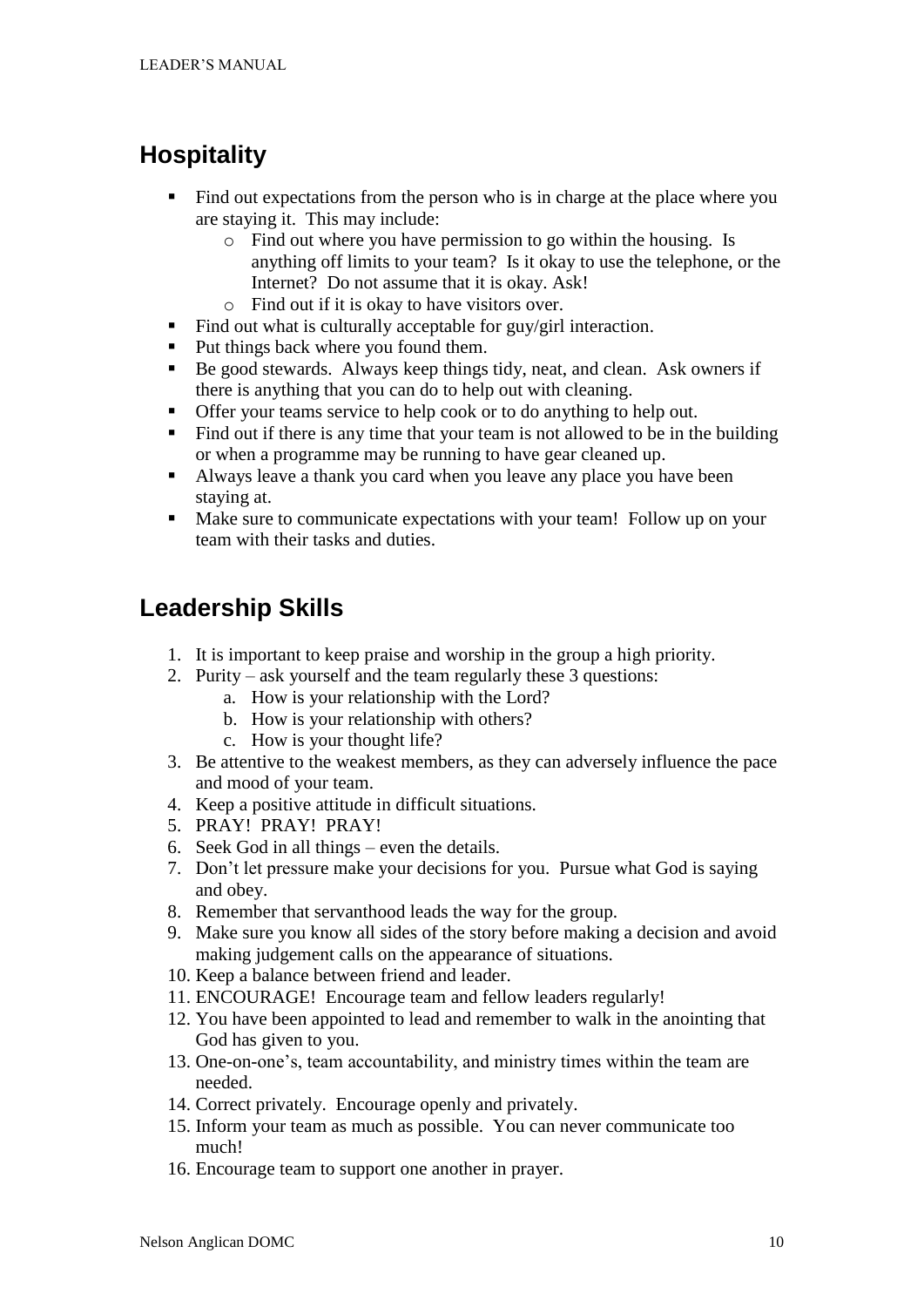- 17. Set realistic guidelines for the team to keep harmony and efficiency within the team.
- 18. Delegate when possible (use wisdom) to encourage giftings and to get the team members involved as it is their outreach and learning time.
- 19. Communicate as leaders before communicating anything to the team.
- 20. Prepare your team as to how they are to act when staying at people's homes, eating with others, etc.

## **Resolving Conflict Between You and a Team Member**

- 1. Be careful to not assert your leadership. Let God recommend and defend you.
- 2. Surrender you rights to getting your own way.
- 3. Pray for God's heart for the person. Always remember that the goal is restoration of relationship, not figuring out who is right or wrong.
- 4. Get ALL facts before jumping to conclusions.
- 5. It is always better to be humble than to be right.
- 6. If it is necessary, get an impartial third party.

### **What to Do in the Event of an Emergency**

- 1. Assess the seriousness of the situation. Be on the cautious side.
- 2. Call insurance company if serious some companies require you to call before anything is done to be fully reimbursed.
- 3. Take to a doctor/hospital or call an ambulance.
- 4. Have medical insurance details with you.
- 5. Make sure team member is being treated.
- 6. Always have someone with the ill person.
- 7. Call your Home Base Leadership if serious.

## **What to Do in the Event of Lost or Stolen Items**

- 1. Find out the details of what happened.
- 2. File a report with the police or airline and get a copy of the report.
- 3. Inform your Home Base Leader.
- 4. Call the insurance company (if applicable).

## **Procedures in the Event of Death on the Field**

- 1. Sudden or Accidental
	- a. Notify the appropriate agencies immediately:
		- i. Emergency Medical Technician or Medical Doctor if death is not confirmed.
		- ii. Police if accident or if foul play was involved.
		- iii. Notify Home Base Leadership your Home Base Leadership will then contact the family and deal with all other aspects.
- 2. Death Following a Period of Illness

It should be understood that along with prayer, appropriate medical care (diagnosis and treatment) must be rendered. If, in the doctor's opinion, it is a lifethreatening situation, the following steps should be taken: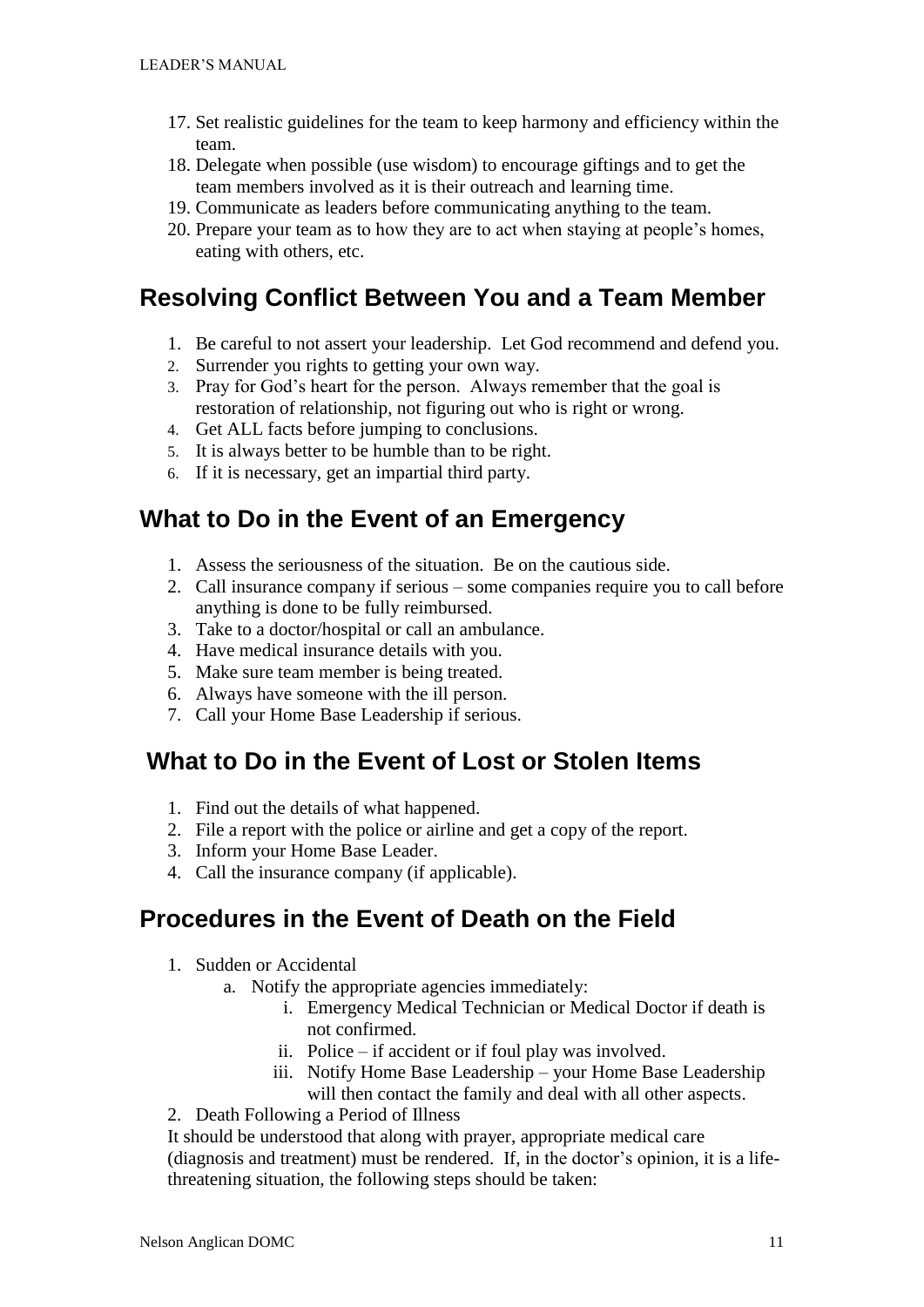- a. Notify your Home Base Leadership and the immediate family, then update them regularly and frequently.
- b. Be specific about the nature of the illness, giving all known facts without causing unnecessary concern. Facilitate telephone communication between family and patient. Open up suggestion that family member(s) come to patient's bedside on the field. OR, if the family wishes it and the patient is able to travel with medical approval, return home.
- c. Keep all the above people advised of significant changes in the patient's condition.
- d. If death appears imminent or certain, all must be notified immediately.
- e. Keep an accurate diary of all patient events in the sequence of illness, including:
	- i. Dates and times of communication with the family and others and what was said.
	- ii. All medical consultations, diagnoses, and treatment (including the carrying out of the treatment).
	- iii. Day by day flux of illness, noting dates and times of critical changes.
- f. If death occurs after an illness:
	- i. Obtain appropriate death forms, including a written statement from the doctor.
	- ii. Arrange for an autopsy, if deemed necessary.
	- iii. Set in motion those things that will bring peace and security to the church and family, by means of communicating the facts and prayer for loved ones, etc.
	- iv. Prepare a statement for family, friends, church and press if needed, etc. Check with your Home Base Leadership first before giving any statement.

#### **Preparing Your Team for Outreach**

It is vital that you spend time together as a team long before you embark on your mission trip. Here are a few suggestions for you, many which have been mentioned previously in this manual.

- Have each team member thoroughly introduce him or herself.
- Share about where you are going.
- Talk about the location of the trip, the opportunities, the cost, etc.
- Worship together and do Bible studies together.
- Pray and fast for the country you are going to and the work you will be doing.
- Pray for and encourage one another.
- Have fun times together: games, coffee out, meals, ask fun questions, etc.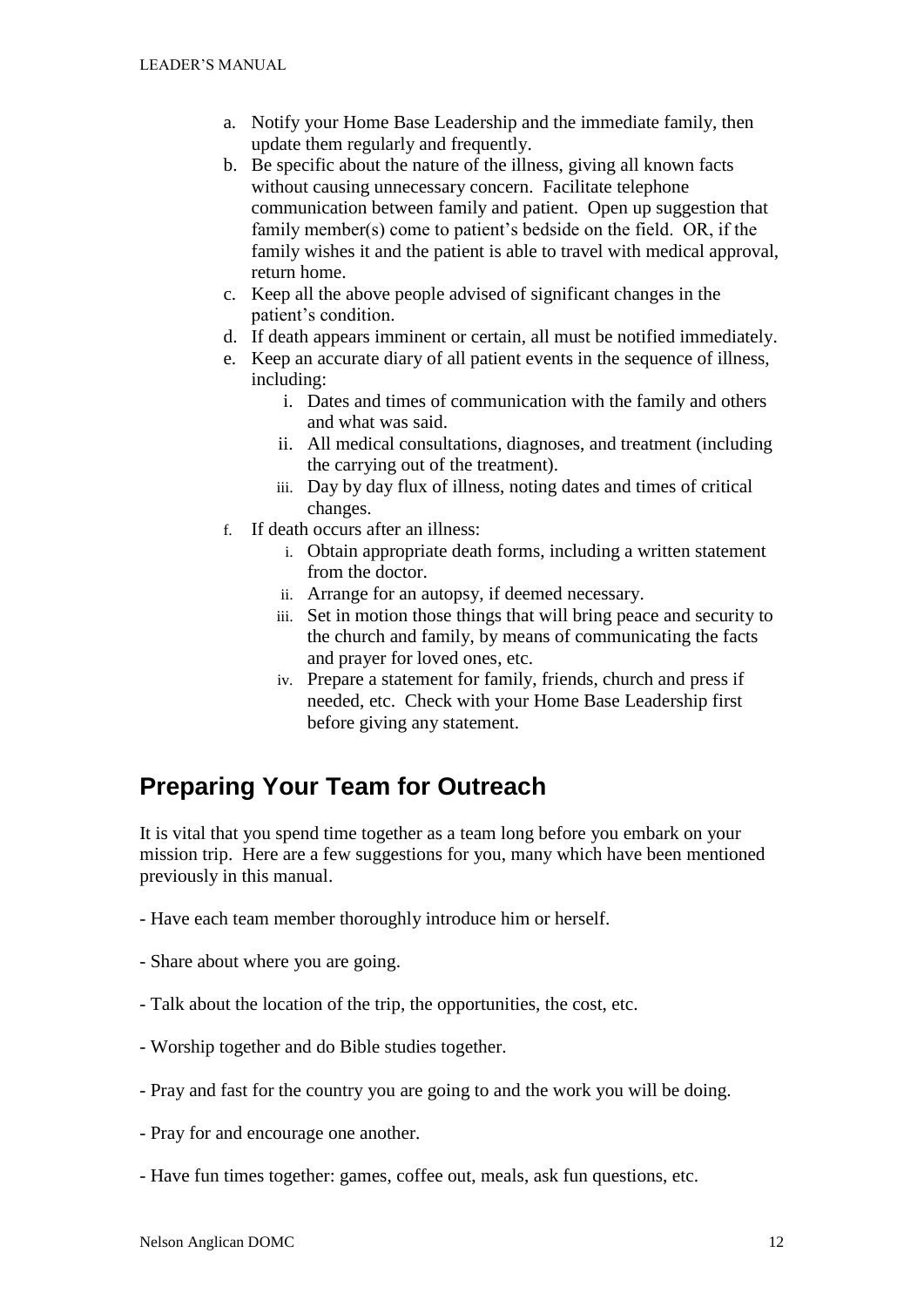- Learn and practise songs, dramas, dances, etc. Use the creativity in your team.
- Practise giving your testimonies, speaking and preaching.
- Share expectations and fears and pray into those concerns.
- Show movies of the country you're going to.
- Research and try to meet with people from the destination nation.
- Create a vision statement for team: "Without a vision the people perish".
- What does God want to do in your team and through your team?
- What is your purpose in reaching out to the country and peoples you are going to?
- Set individual as well as team goals for your trip.
- Ask team members what they can bring to the team (talents, giftings, etc.).

Leaders: Meet as team leaders regularly and always keep each other informed as to what is going on with logistics as well as where the team is at emotionally and spiritually. Open communication is the key to leading your team. If you are excited, the team will be excited. You set the tone of the group and can change the atmosphere. Remember to ask God for discernment and a sensitive spirit to be able to know what He is wanting to do before and during your trip preparation times.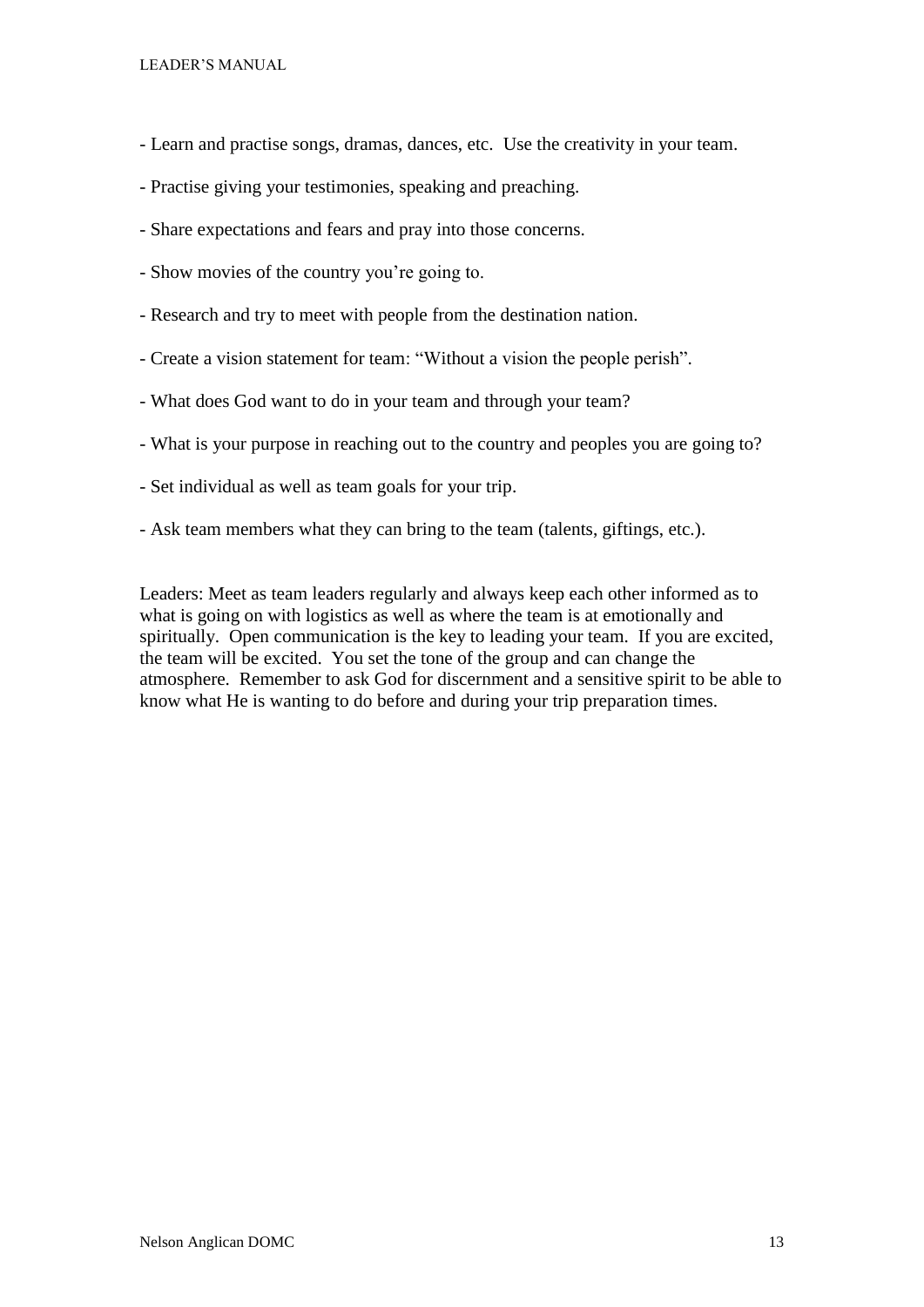## Prayer Research Questionnaire

- 1. History
	- 1. What is the meaning of the name of the location?
	- 2. How was the location founded and why was it founded?
	- 3. Who was the founder? What were this person's values in founding the location?
	- 4. Additional information on the early history of this place.
	- 5. If applicable, are there any reconciliation efforts happening through the:
		- □ Community?
		- □ Church?
- 2. The People
	- 1. Is there a predominant age grouping living in this location?
	- 2. What are the main ethnic groups?
	- 3. What is the socio-economic make up of this location?

#### 3. Church

- 1. How many churches are in your location?
- 2. What denominations are represented and how many members does each church have?
- 3. Are you aware of any other mission endeavours to this town?
- 4. What other places of worship (e.g. mosques, temples, etc.) are represented there?
- 4. Society and Interesting Facts
	- 1. Are there any predominant types of sin that this place is known for? (e.g. immorality, violence, etc.)
	- 2. What are the local community festivals and their dates?
	- 3. Are there any specific prayer requests or desires that you have for this place?
	- 4. Any exciting stories to encourage those praying for this place?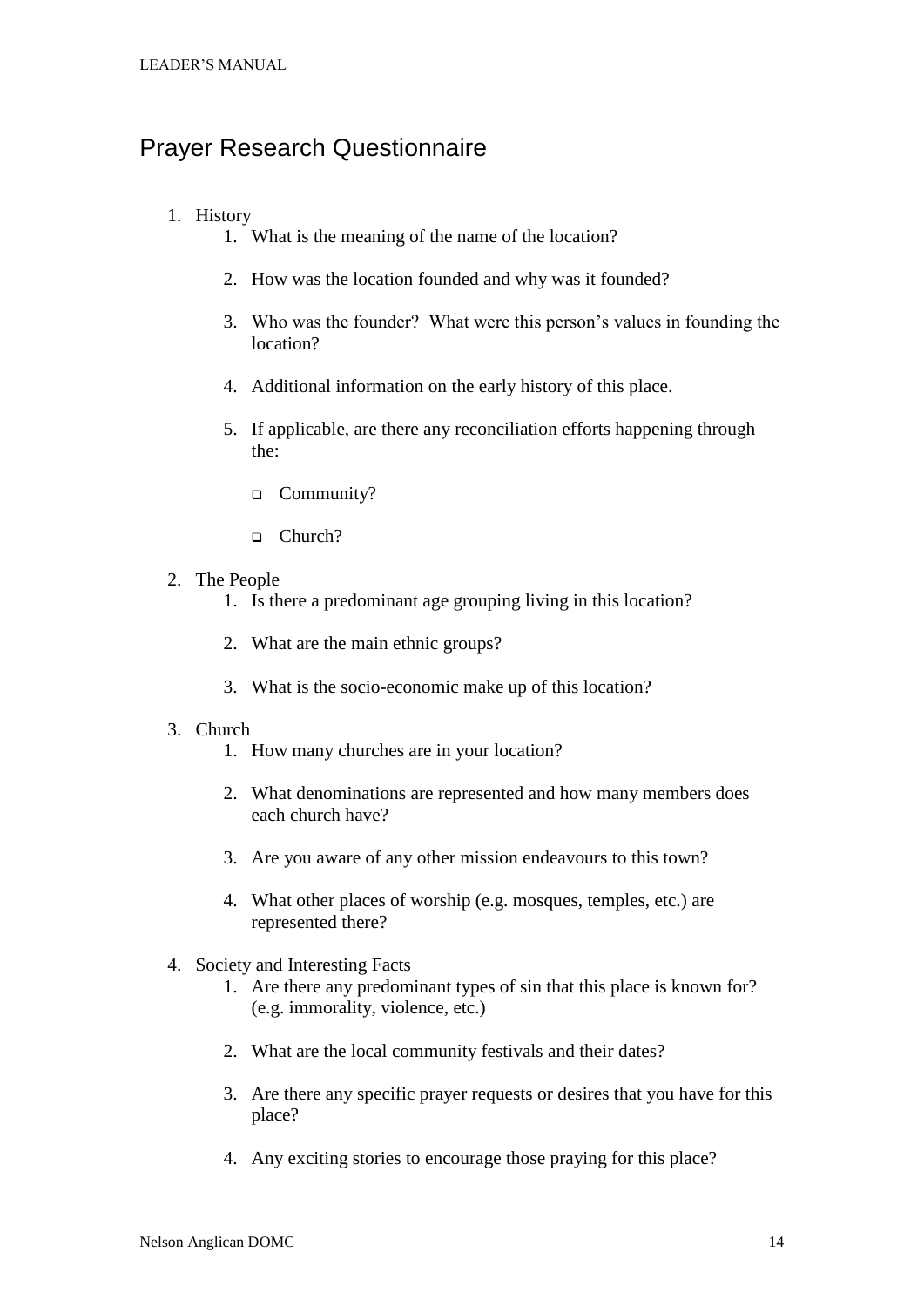## **What to Bring List** (depends on location)

Suggested Items:

- Air mattress, sleeping bag, pillow, sheets
- Eating utensils: plate, bowl, cutlery
- Water bottle
- Mosquito net, insect repellent
- Bible, note book, pen
- Good footwear
- Appropriate clothing for location (e.g. if you are going to a cold climate bring warm clothing)
- One set of nicer clothes for church
- Pajamas
- Toiletries: shampoo, conditioner, soap, toothbrush, toothpaste, deodorant, face cloth, dental floss, flip flops (thongs/shower sandals/jandals) etc.
- Small towel
- Sunscreen
- Ziploc bags are handy
- Flashlight, spare batteries
- Small first aid kit: band aids, pain reliever medication, anti-itch ointment, antidiarrhoea medication, etc.
- Toilet paper (sounds funny but it always seems to be used in one way or another)
- **Hand sanitizers**
- $\blacksquare$  Health insurance information

Not Essential but Helpful:

- Money belt
- Souvenirs from home to give away (even things from New Zealand if going overseas)
- **Small sewing kit**
- **Wet wipes**
- Camera
- Vitamin supplements
- Photos from home
- Plastic garbage bags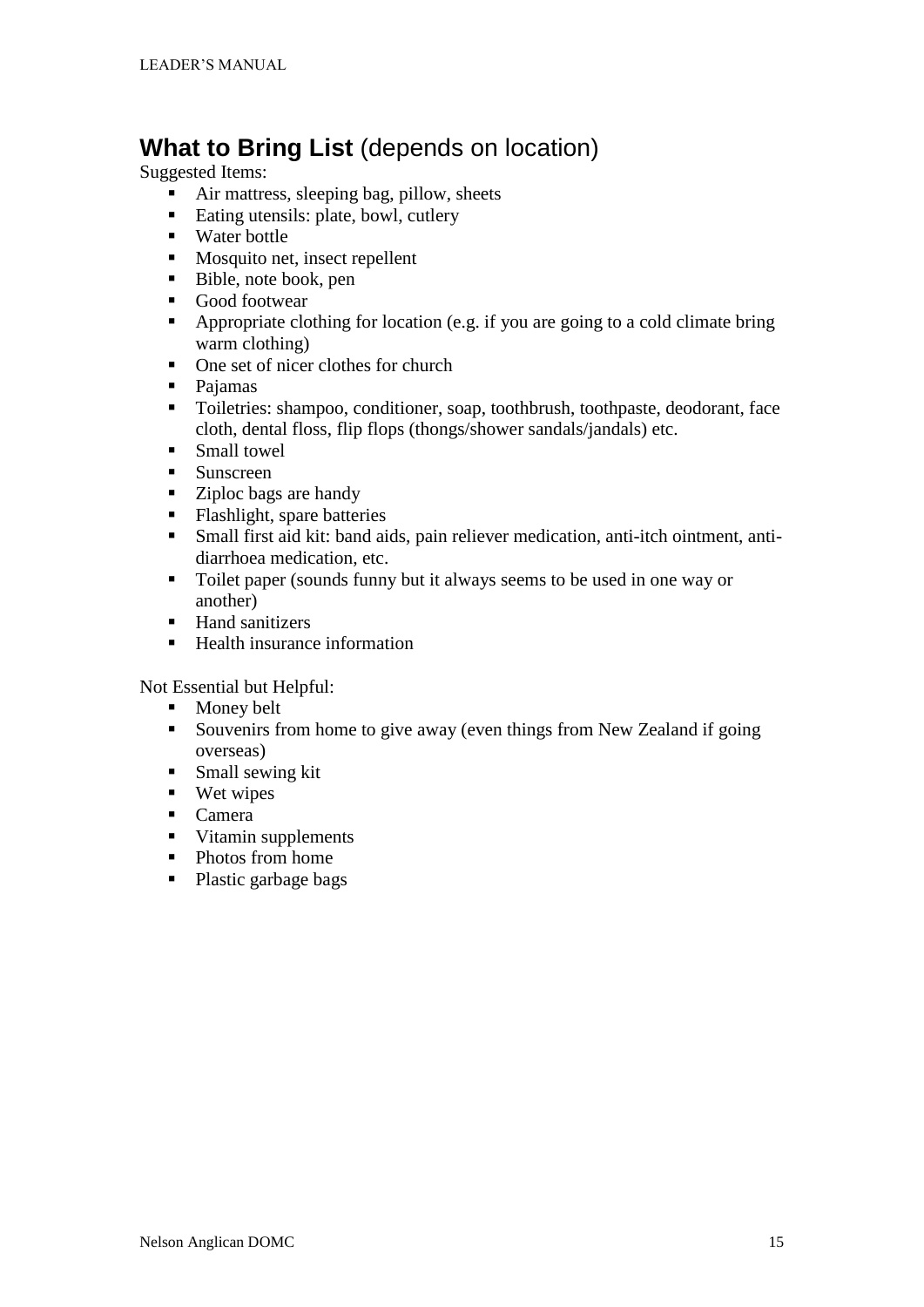#### **Leaders Final Report (to be forwarded to Home Base Leadership for possible use with future teams)**

Please complete the following questions:

- 1. Country(ies) visited
- 2. Name and details of main contacts in each country
- 3. Methods of ministry most effective in each location
- 4. Specific cultural differences to be aware of and how to deal with each
- 5. List any permits required or any restrictions
- 6. Exact cost of the mission trip in New Zealand \$\_\_\_\_\_\_\_\_\_\_

Break down of expenses:

| Airfares              |  |
|-----------------------|--|
| Other travel costs    |  |
| Food                  |  |
| Accommodation         |  |
| <b>Other Expenses</b> |  |

7. Financial/banking comments or helpful hints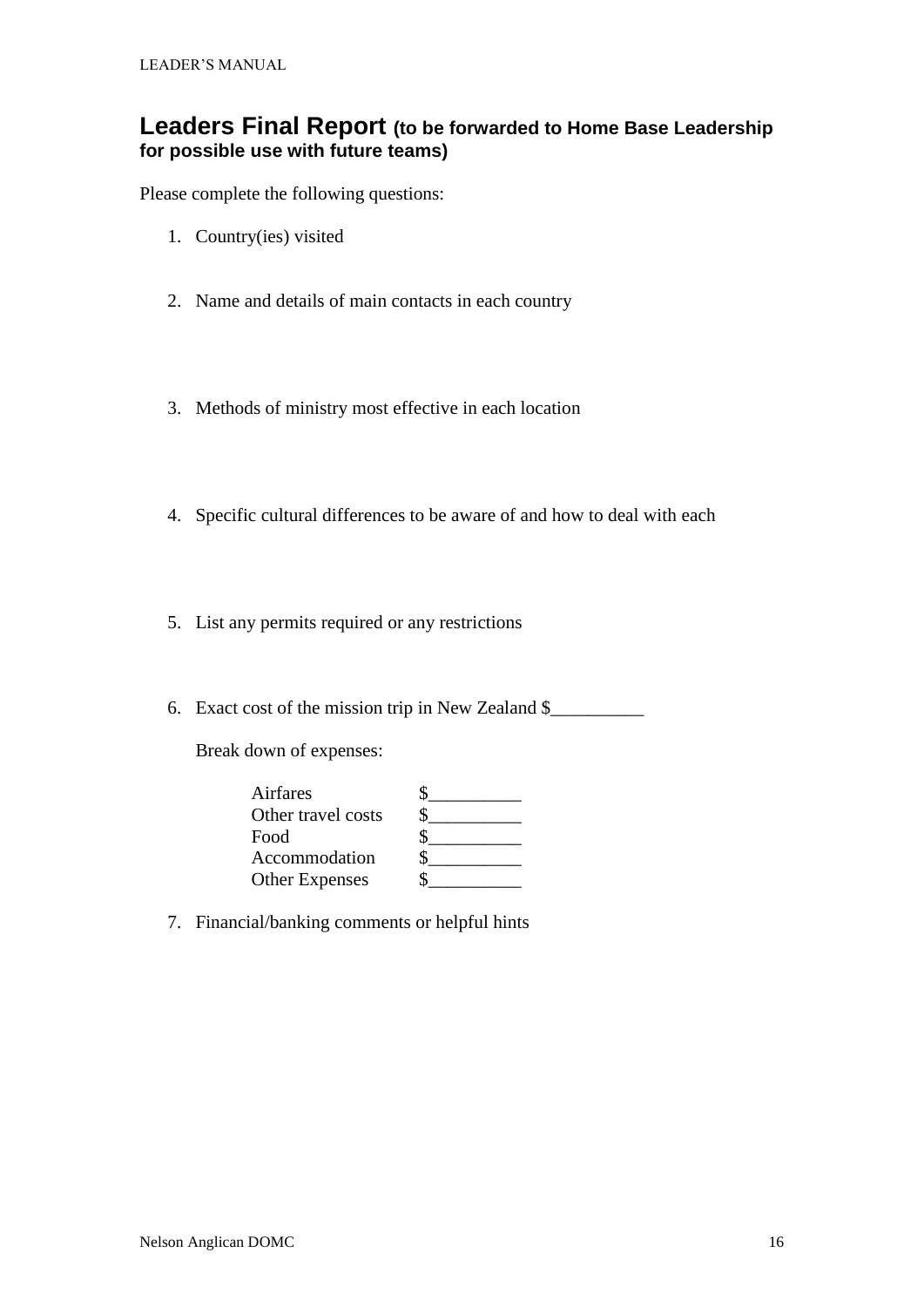## **Pre-Trip Checklist**

| <b>Job to be Completed</b>               | <b>Leader</b>      | <b>Date</b> | <b>Tick When</b> |
|------------------------------------------|--------------------|-------------|------------------|
|                                          | <b>Responsible</b> |             | <b>Completed</b> |
| Itinerary: copy to Home Base             |                    |             |                  |
| Leadership                               |                    |             |                  |
| Discussed daily programme with           |                    |             |                  |
| contacts                                 |                    |             |                  |
| Passports: photocopied $&$ given to      |                    |             |                  |
| Home Base Leadership                     |                    |             |                  |
| Confirm flight bookings                  |                    |             |                  |
| Injections: all have appropriate         |                    |             |                  |
| vaccinations                             |                    |             |                  |
| Finances: budget written & approved      |                    |             |                  |
| Choose team treasurer                    |                    |             |                  |
| Have ready cash for the trip             |                    |             |                  |
| Have debit cards                         |                    |             |                  |
| Delegated team responsibilities          |                    |             |                  |
| Team photo taken                         |                    |             |                  |
| Given the what to bring list to the team |                    |             |                  |
| members                                  |                    |             |                  |
| Found out potential health risks in      |                    |             |                  |
| countries and planned for them           |                    |             |                  |
| First aid kit ready                      |                    |             |                  |
| Song Book done                           |                    |             |                  |
| Team details sheet completed             |                    |             |                  |

## **Post-Trip Checklist**

| <b>Job to be Completed</b>           | <b>Leader</b>      | Date | <b>Tick When</b> |
|--------------------------------------|--------------------|------|------------------|
|                                      | <b>Responsible</b> |      | <b>Completed</b> |
| <b>Financial Summary completed</b>   |                    |      |                  |
| First aid kit returned and restocked |                    |      |                  |
| Equipment borrowed returned          |                    |      |                  |
| Leftover money distributed           |                    |      |                  |
| Leaders report completed             |                    |      |                  |
| Team debrief completed               |                    |      |                  |
| Leaders debrief with Home Base       |                    |      |                  |
| Leadership done                      |                    |      |                  |
| Team debrief with Home Base          |                    |      |                  |
| Leadership done                      |                    |      |                  |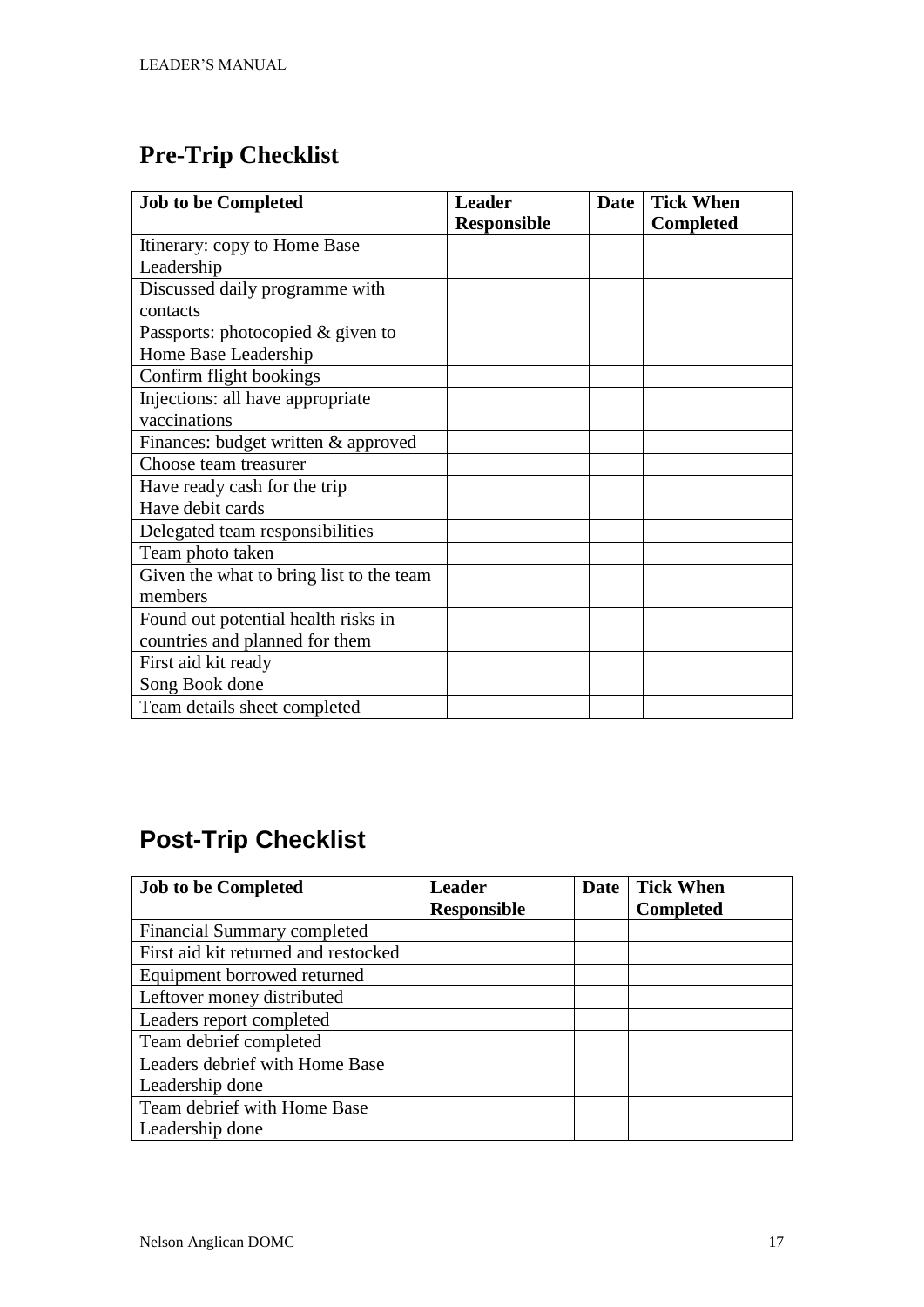## **Intercession Notes**

Use the following page to write down and keep track of the things that God speaks to your team during intercession and maybe informal times of praying.

| <b>Date</b> | Notes: impressions, scriptures, visions, words, points to remember |
|-------------|--------------------------------------------------------------------|
|             |                                                                    |
|             |                                                                    |
|             |                                                                    |
|             |                                                                    |
|             |                                                                    |
|             |                                                                    |
|             |                                                                    |
|             |                                                                    |
|             |                                                                    |
|             |                                                                    |
|             |                                                                    |
|             |                                                                    |
|             |                                                                    |
|             |                                                                    |
|             |                                                                    |
|             |                                                                    |
|             |                                                                    |
|             |                                                                    |
|             |                                                                    |
|             |                                                                    |
|             |                                                                    |
|             |                                                                    |
|             |                                                                    |
|             |                                                                    |
|             |                                                                    |
|             |                                                                    |
|             |                                                                    |
|             |                                                                    |
|             |                                                                    |
|             |                                                                    |
|             |                                                                    |
|             |                                                                    |
|             |                                                                    |
|             |                                                                    |
|             |                                                                    |
|             |                                                                    |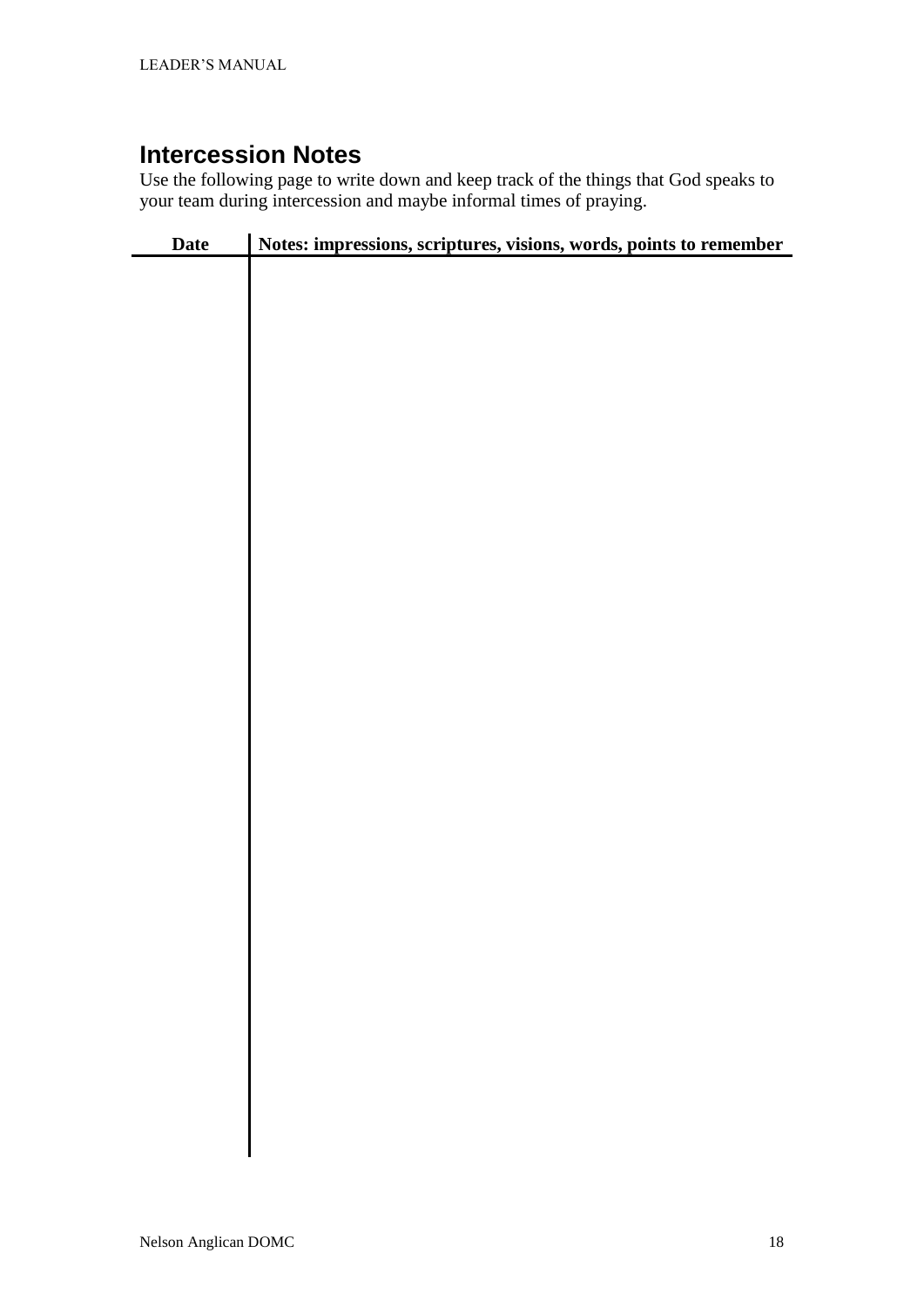## **Contacts' Sheet**

Please complete with all relevant information for any contacts used before and during your outreach

| <b>Name</b> | <b>Address</b> | <b>Phone</b> | E-mail | <b>Dates Contacted</b> | <b>Comments</b> |
|-------------|----------------|--------------|--------|------------------------|-----------------|
|             |                |              |        |                        |                 |
|             |                |              |        |                        |                 |
|             |                |              |        |                        |                 |
|             |                |              |        |                        |                 |
|             |                |              |        |                        |                 |
|             |                |              |        |                        |                 |
|             |                |              |        |                        |                 |
|             |                |              |        |                        |                 |
|             |                |              |        |                        |                 |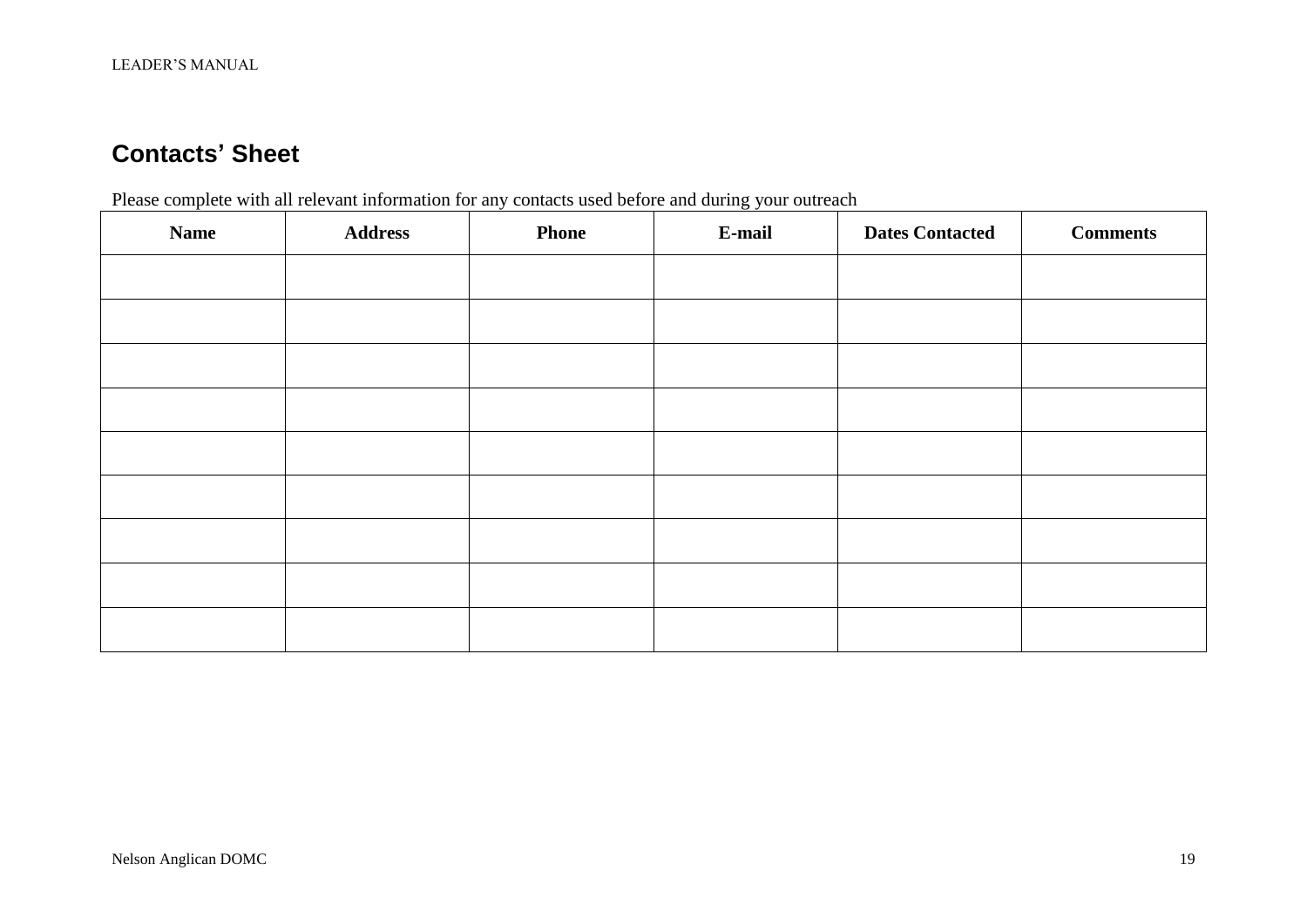#### **Finance Sheet**

|             |                |      |               |                 |        |        | Page:__________ |                |  |
|-------------|----------------|------|---------------|-----------------|--------|--------|-----------------|----------------|--|
|             |                |      |               | <b>Expenses</b> |        |        |                 | <b>Balance</b> |  |
| <b>Date</b> | <b>Details</b> | $\#$ | <b>Income</b> | Food            | Trans. | Accom. | Hospo.          | Misc.          |  |
|             | <b>Start</b>   |      |               |                 |        |        |                 |                |  |
|             |                |      |               |                 |        |        |                 |                |  |
|             |                |      |               |                 |        |        |                 |                |  |
|             |                |      |               |                 |        |        |                 |                |  |
|             |                |      |               |                 |        |        |                 |                |  |
|             |                |      |               |                 |        |        |                 |                |  |
|             |                |      |               |                 |        |        |                 |                |  |
|             |                |      |               |                 |        |        |                 |                |  |
|             |                |      |               |                 |        |        |                 |                |  |
|             |                |      |               |                 |        |        |                 |                |  |
|             |                |      |               |                 |        |        |                 |                |  |
|             |                |      |               |                 |        |        |                 |                |  |
|             |                |      |               |                 |        |        |                 |                |  |
|             |                |      |               |                 |        |        |                 |                |  |
|             |                |      |               |                 |        |        |                 |                |  |
|             |                |      |               |                 |        |        |                 |                |  |
|             |                |      |               |                 |        |        |                 |                |  |
|             |                |      |               |                 |        |        |                 |                |  |

*Totals*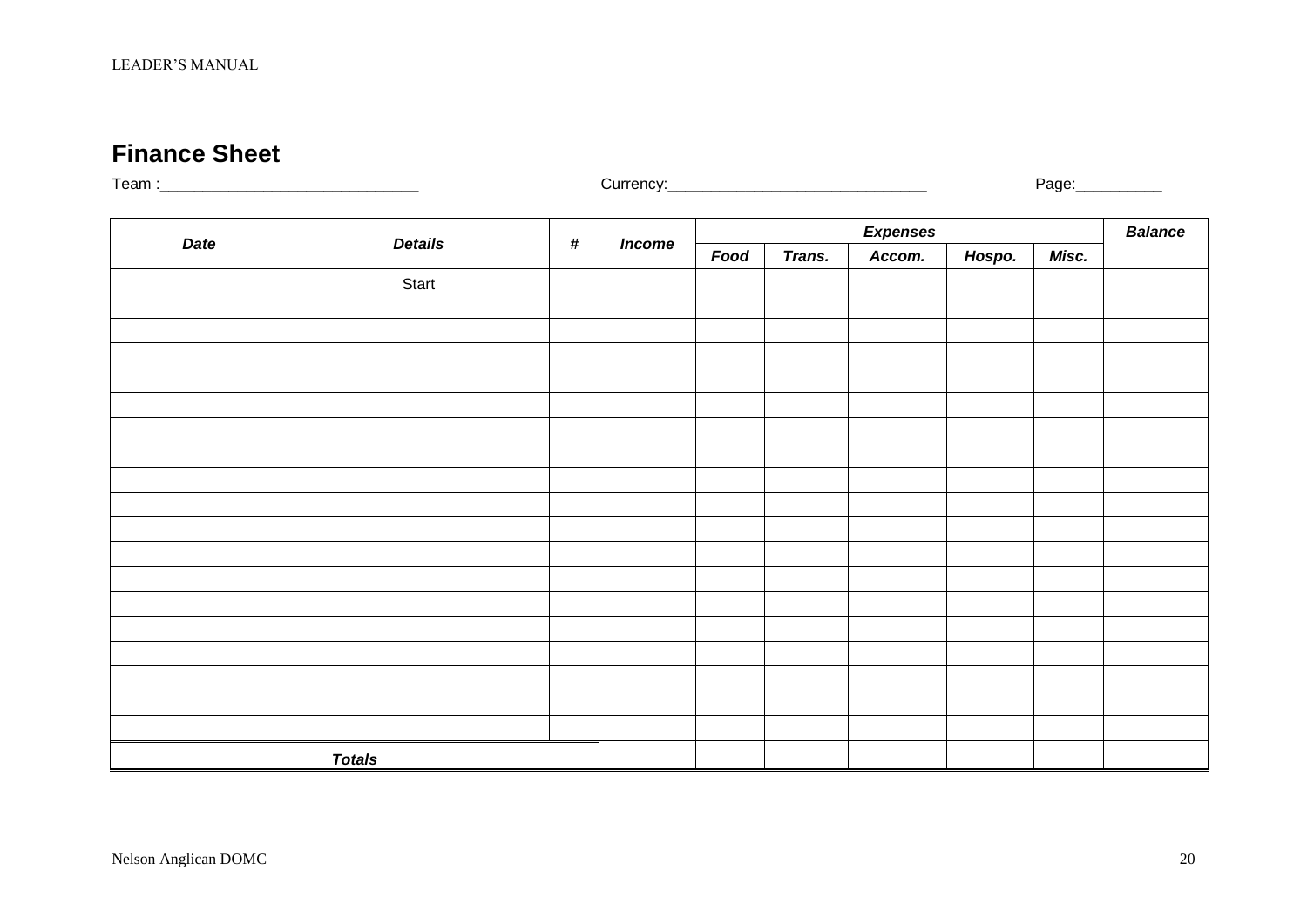## **Team Members' Details**

Please complete the following form before leaving on your trip and give a copy to your Home Base Leadership

| <b>Full Name</b> | <b>Emergency Contact</b> | Date of Birth | <b>Country of Citizenship</b> | <b>Passport Number</b> |
|------------------|--------------------------|---------------|-------------------------------|------------------------|
|                  |                          |               |                               |                        |
|                  |                          |               |                               |                        |
|                  |                          |               |                               |                        |
|                  |                          |               |                               |                        |
|                  |                          |               |                               |                        |
|                  |                          |               |                               |                        |
|                  |                          |               |                               |                        |
|                  |                          |               |                               |                        |
|                  |                          |               |                               |                        |
|                  |                          |               |                               |                        |
|                  |                          |               |                               |                        |
|                  |                          |               |                               |                        |
|                  |                          |               |                               |                        |
|                  |                          |               |                               |                        |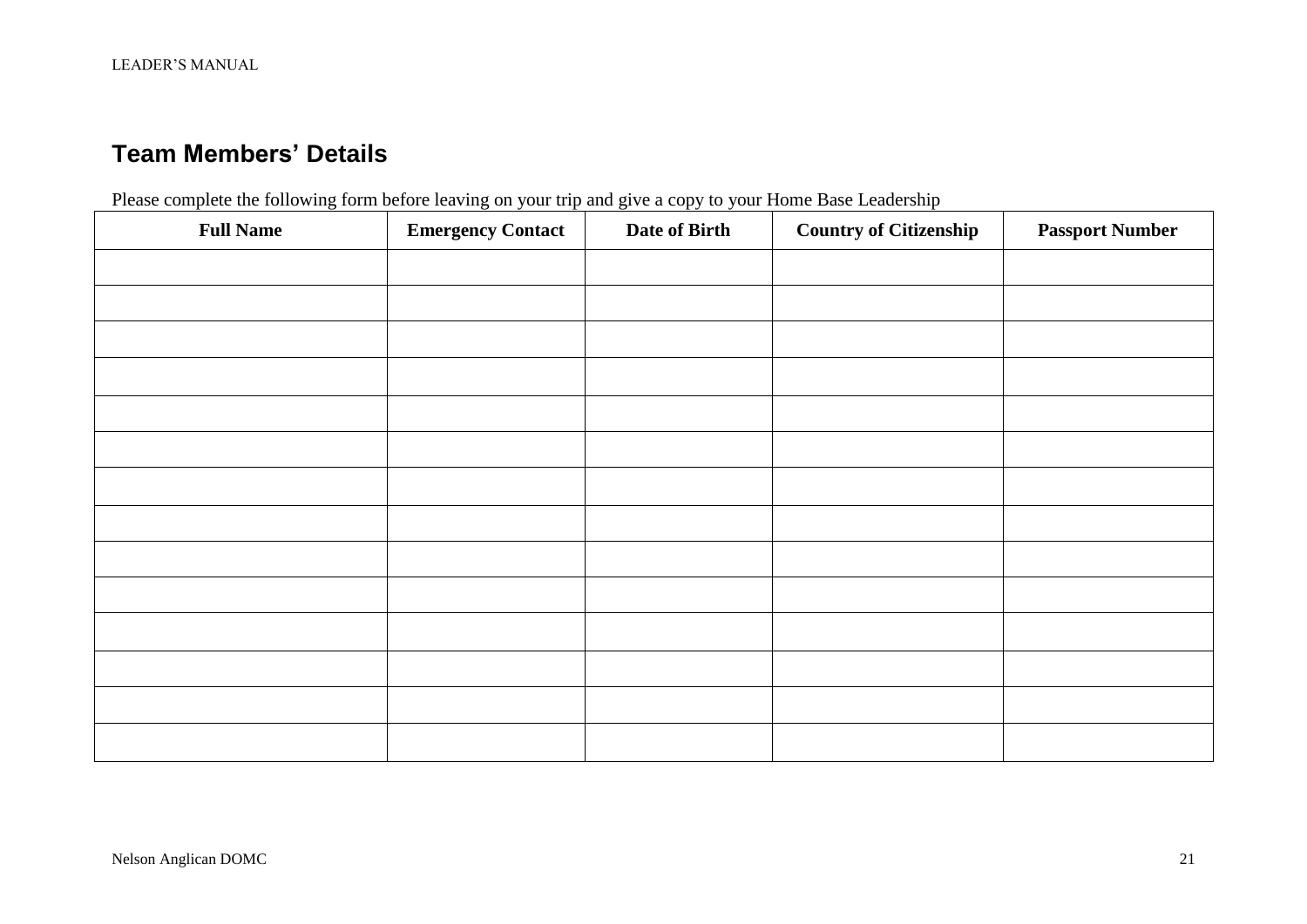## **Mission Trip Activity Schedule**

The purpose of this form is to record what dramas, dances, songs, Bible studies, work projects, etc are done and where so that future teams can utilise this information. Photocopy this sheet if needed.

| <b>Date</b> | Location | Leader | <b>Environment/Place</b> | Performance | <b>Contact Person</b> | <b>Comments</b> |
|-------------|----------|--------|--------------------------|-------------|-----------------------|-----------------|
|             |          |        |                          |             |                       |                 |
|             |          |        |                          |             |                       |                 |
|             |          |        |                          |             |                       |                 |
|             |          |        |                          |             |                       |                 |
|             |          |        |                          |             |                       |                 |
|             |          |        |                          |             |                       |                 |
|             |          |        |                          |             |                       |                 |
|             |          |        |                          |             |                       |                 |
|             |          |        |                          |             |                       |                 |
|             |          |        |                          |             |                       |                 |
|             |          |        |                          |             |                       |                 |
|             |          |        |                          |             |                       |                 |